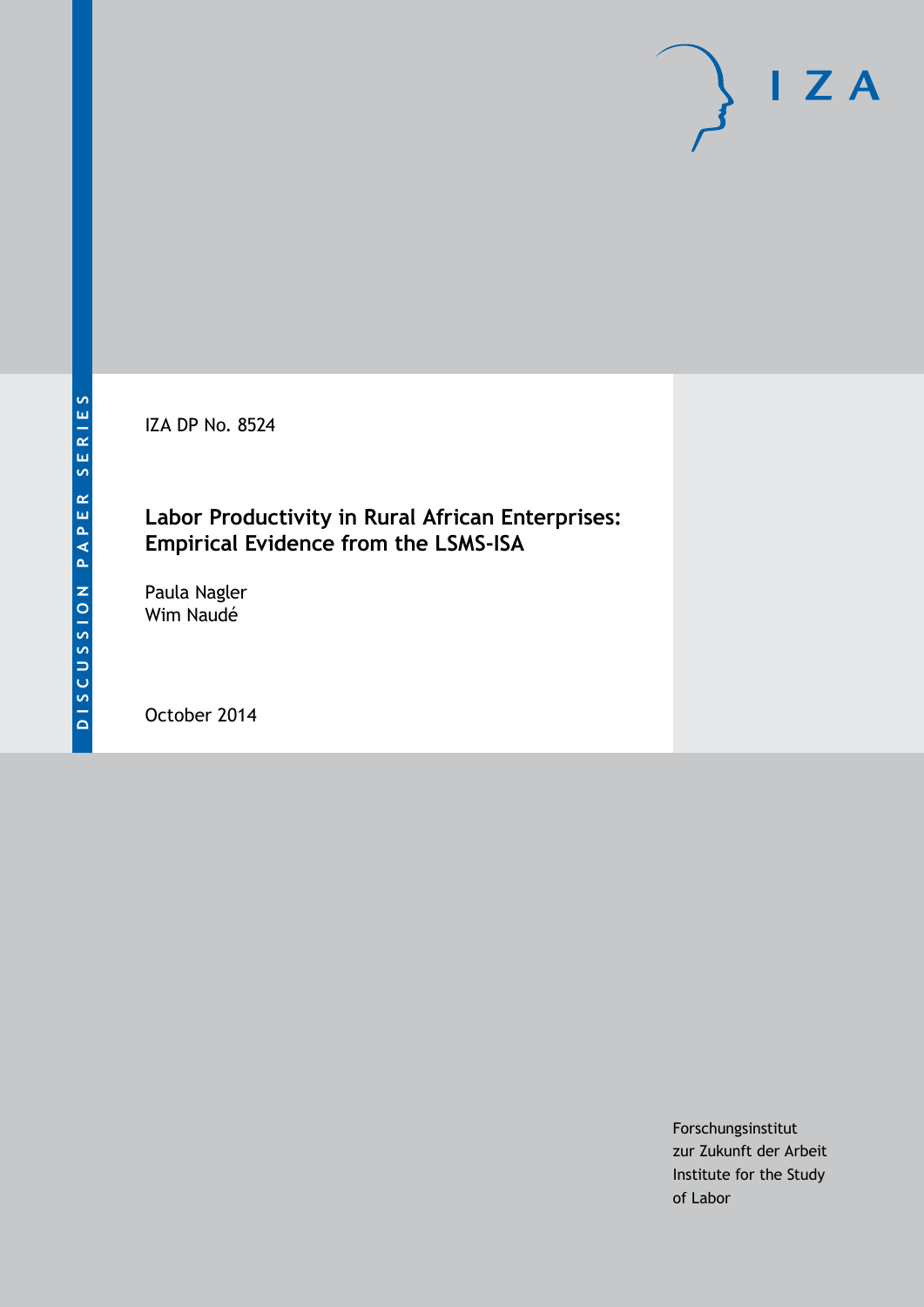# **Labor Productivity in Rural African Enterprises: Empirical Evidence from the LSMS-ISA**

### **Paula Nagler**

*MsM, UNU-MERIT/MGSoG, Maastricht University*

### **Wim Naudé**

*MsM, UNU-MERIT/MGSoG, Maastricht University and IZA*

### Discussion Paper No. 8524 October 2014

IZA

P.O. Box 7240 53072 Bonn Germany

Phone: +49-228-3894-0 Fax: +49-228-3894-180 E-mail: [iza@iza.org](mailto:iza@iza.org)

Any opinions expressed here are those of the author(s) and not those of IZA. Research published in this series may include views on policy, but the institute itself takes no institutional policy positions. The IZA research network is committed to the IZA Guiding Principles of Research Integrity.

The Institute for the Study of Labor (IZA) in Bonn is a local and virtual international research center and a place of communication between science, politics and business. IZA is an independent nonprofit organization supported by Deutsche Post Foundation. The center is associated with the University of Bonn and offers a stimulating research environment through its international network, workshops and conferences, data service, project support, research visits and doctoral program. IZA engages in (i) original and internationally competitive research in all fields of labor economics, (ii) development of policy concepts, and (iii) dissemination of research results and concepts to the interested public.

IZA Discussion Papers often represent preliminary work and are circulated to encourage discussion. Citation of such a paper should account for its provisional character. A revised version may be available directly from the author.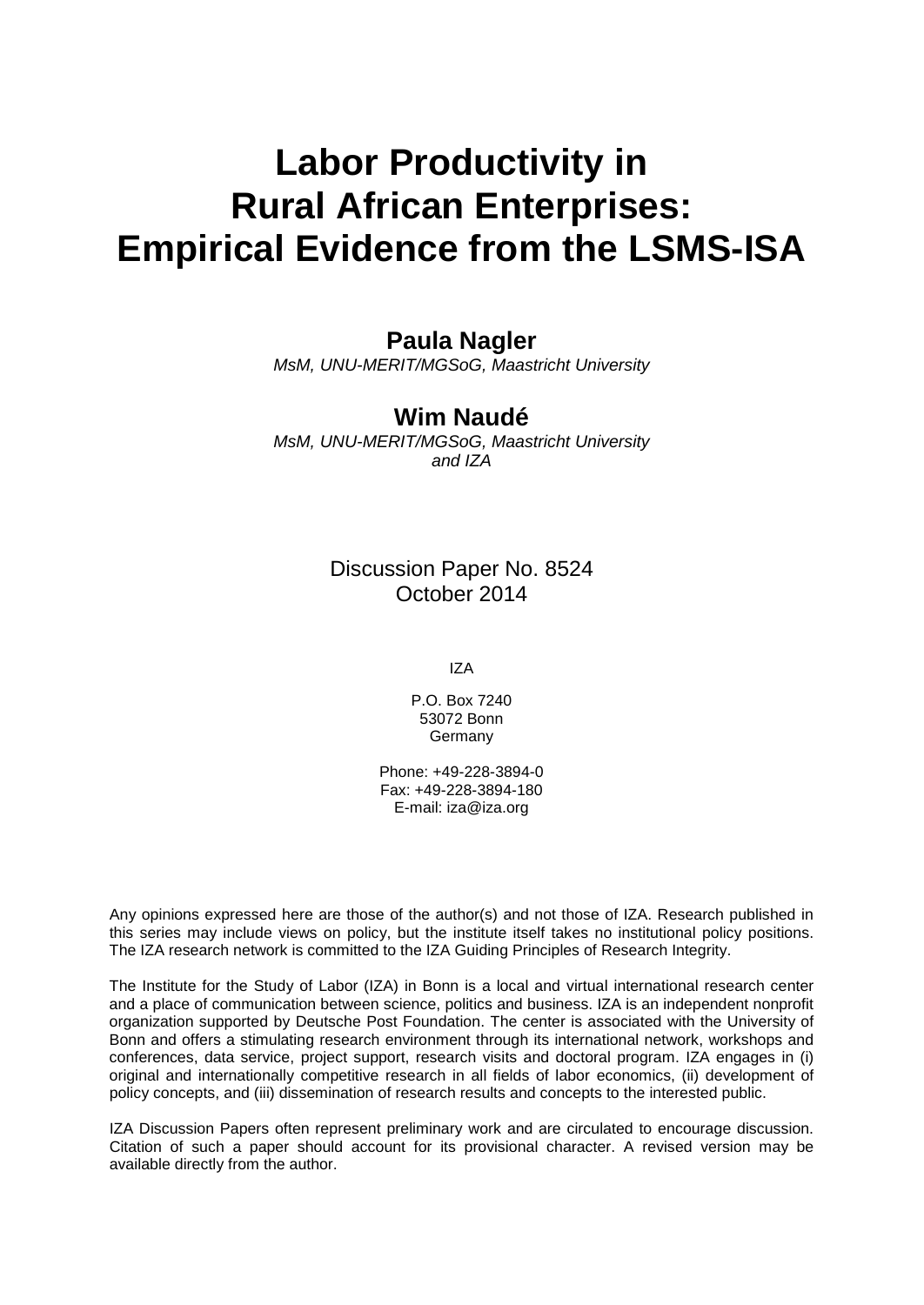IZA Discussion Paper No. 8524 October 2014

## **ABSTRACT**

### **Labor Productivity in Rural African Enterprises: Empirical Evidence from the LSMS-ISA**

Although non-farm enterprises are ubiquitous in rural Sub-Saharan Africa, little is yet known about their productivity. In this paper we contribute to filling this gap by providing estimates of labor productivity in enterprises for Ethiopia, Malawi, Nigeria, and Uganda. Using the World Bank's LSMS-ISA database, we find that rural enterprises are on average less productive than those in urban areas, and that female-owned enterprises are less productive than maleowned enterprises. By estimating Heckman selection and panel data models, we find that education and access to credit are associated with higher labor productivity, while households that experience shocks operate less productive enterprises. Furthermore we provide evidence that enterprises that operate throughout the year are more productive. We conclude that gender, education, shocks, access to finance, and location matter for labor productivity in rural Africa, and that policy decisions tackling the shortcomings could significantly contribute to a better business environment and increased labor productivity.

JEL Classification: J43, L26, M13, O13, O55, Q12

Keywords: entrepreneurship, informal sector, labor productivity, rural development, Sub-Saharan Africa

Corresponding author:

Wim Naudé Maastricht School of Management PO Box 1203 6201 BE Maastricht The Netherlands E-mail: [w.naude@maastrichtuniversity.nl](mailto:w.naude@maastrichtuniversity.nl)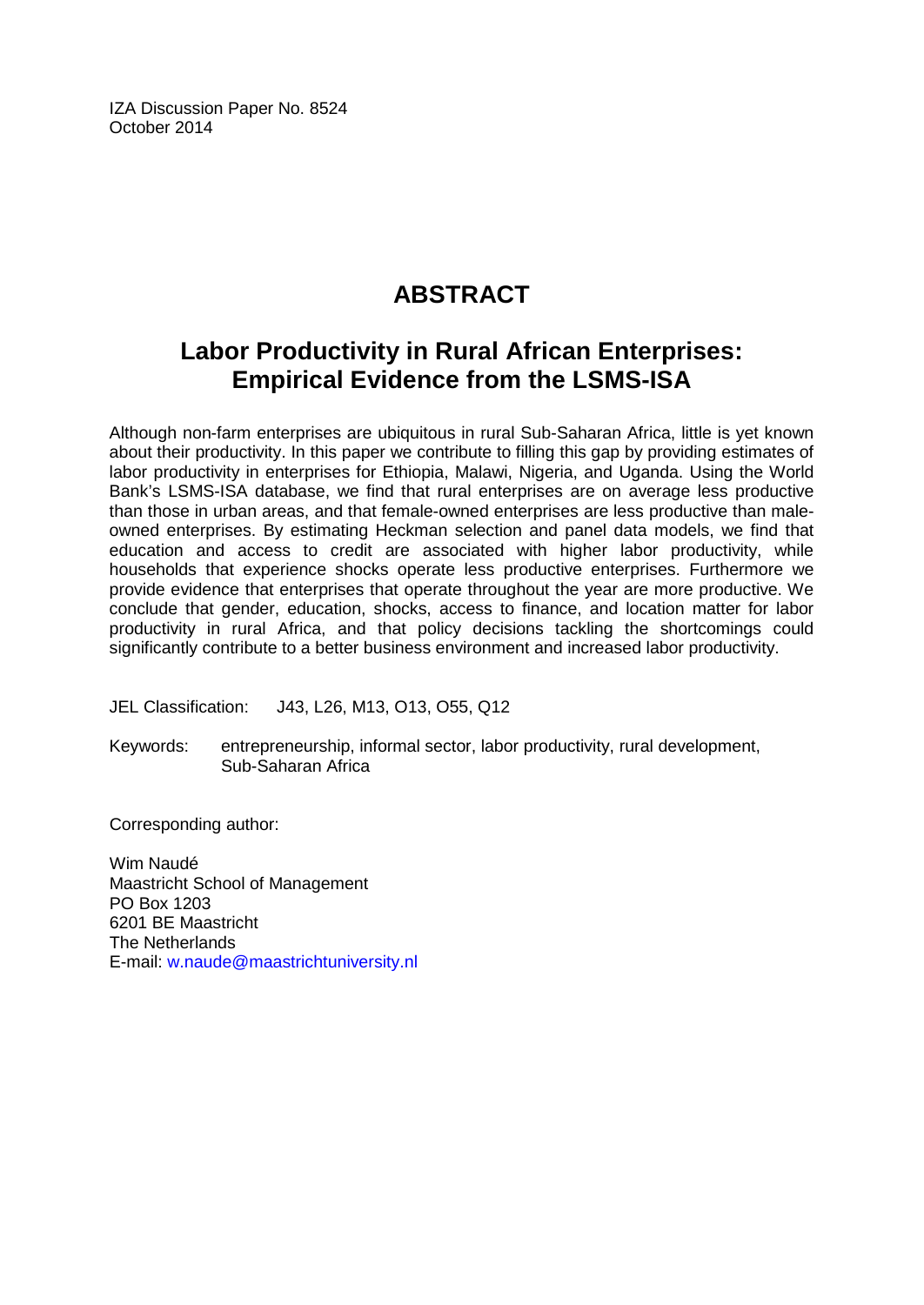### 1 Introduction

While non-farm enterprises are ubiquitous in rural Africa and play an important role in the non-farm economy, little is yet known about their productivity.<sup>[1](#page-3-0)</sup> Almost one in two households operates such an enterprise and provides a large variety of products and services to the rural population (Nagler and Naudé,  $2014$ ). The relative contribution of the non-farm economy to household income is significant and has increased over time [\(Haggblade et al.,](#page-21-1) [2010;](#page-21-1) [Rijkers and Costa,](#page-22-0) [2012\)](#page-22-0). These enterprises are further estimated to currently employ 15 percent of Africa's labor force [\(Fox et al.,](#page-21-2) [2013\)](#page-21-2) and expected to create millions of jobs in rural Africa over the next decade [\(Fox and Pimhidzai,](#page-21-3) [2013\)](#page-21-3). They are also expected to contribute to structural transformation [\(Fox and Sohnesen,](#page-21-4) [2013\)](#page-21-4), although the non-farm sector largely consists of small, informal household businesses. Nevertheless, the literature so far lacks empirical evidence on the productivity of these enterprises. In contrast, a number of studies have already investigated the productivity of urban enterprises in Africa (e.g. [Alene,](#page-20-0) [2010;](#page-20-0) [Block,](#page-20-1) [2010\)](#page-20-1), including the impact of non-farm enterprises on agricultural productivity (e.g. [Oseni and Winters,](#page-21-5) [2009\)](#page-21-5). This knowledge gap on rural enterprise productivity presents a serious lacuna, as more productive enterprises have a higher likelihood to survive and to contribute towards rural employment creation [\(Wennberg and Lindqvist,](#page-22-1) [2010;](#page-22-1) Owoo and Naudé, [2014\)](#page-21-6).

In this paper we contribute to the literature by exploring the productivity of non-farm enterprises in four African countries using the World Bank's recent LSMS-ISA data set. The database covers six countries in Sub-Saharan Africa over the period 2005 to 2013. We focus on Ethiopia, Malawi, Nigeria, and Uganda due to data availability. To the best of our knowledge we are the first to provide empirical evidence of labor productivity in African enterprises using this database. Based on the literature and our companion paper (Nagler and Naudé,  $2014$ ) we expect that factors pushing households into entrepreneurship have a negative impact on labor productivity, and that factors pulling households into entrepreneurship to seize opportunities have a positive impact on labor productivity. We use Heckman selection and panel data estimators, and take labor productivity, a partial productivity measure, as a proxy for enterprise performance.

The results confirm our expectations that push factors decrease and pull factors increase labor productivity, and that location matters. Rural enterprises are less productive than their urban counterparts, and enterprises that are located closer to a population center are more productive than enterprises located further away. We further show that femaleowned enterprises are on average less productive than male-owned enterprises, and that age increases labor productivity, a proxy for experience. External shocks have a negative effect on labor productivity, indicating that households pushed into entrepreneurship operate less productive businesses. Education (proxied by the ability to read & write) and months of enterprise operation have a positive effect on labor productivity, indicating that pull factors increase enterprise performance.

<span id="page-3-0"></span><sup>&</sup>lt;sup>1</sup> We use the term "rural non-farm enterprises" to refer to generally small, informal household enterprises in the rural non-farm economy. These enterprises include all non-agricultural activities in rural areas including on-farm (but non-agricultural) activities such as agribusiness, as well as services, trade and retail, tourism, rural industrialization, construction, and mining (Nagler and Naudé, [2014\)](#page-21-0).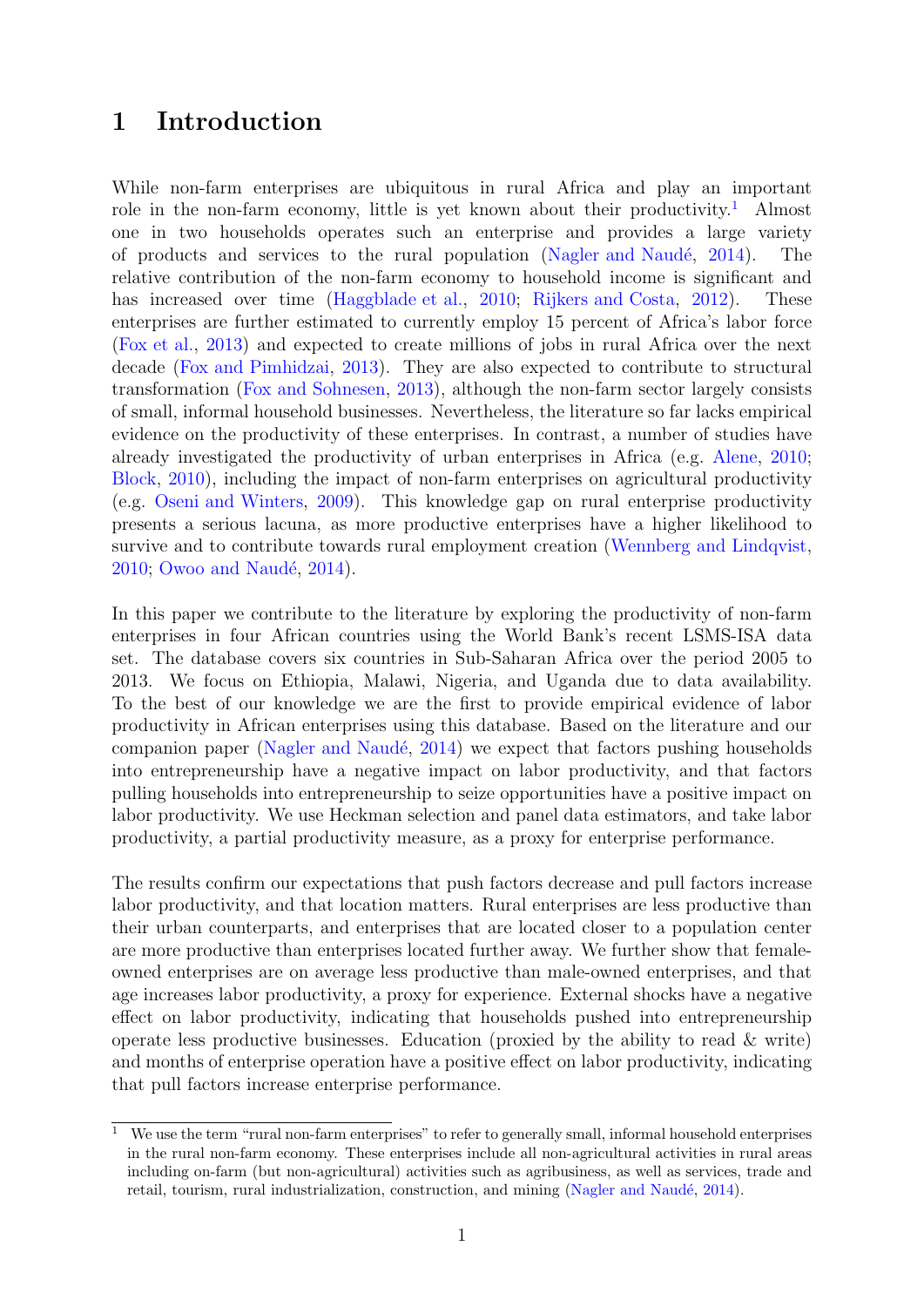The paper is structured as follows. In section [2](#page-4-0) we review the theoretical and empirical literature of enterprise productivity. In section [3](#page-6-0) we describe the LSMS-ISA database and provide descriptive statistics on the dispersal of labor productivity. In section [4](#page-10-0) we present the methodology used, and in section [5](#page-12-0) we discuss our empirical results. The final section summarizes the findings and discusses policy implications.

### <span id="page-4-0"></span>2 Literature Review

The literature review is organized in two broad sections. In section [2.1](#page-4-1) we survey the theoretical literature to identify determinants of enterprise productivity, and in section [2.2](#page-5-0) we report relevant empirical literature focusing on Sub-Saharan Africa.

#### <span id="page-4-1"></span>2.1 Determinants of Enterprise Productivity

An extensive review of the literature on determinants of enterprise productivity is provided by [Syverson](#page-22-2) [\(2011\)](#page-22-2). The large majority of studies have analyzed enterprise performance in developed economies and identified education, work experience and skills levels of managers and workers, and market structure as the main determinants of enterprise productivity [\(Moretti,](#page-21-7) [2004;](#page-21-7) [van Biesebroeck,](#page-22-3) [2005;](#page-22-3) [Bloom and Reenen,](#page-20-2) [2010\)](#page-20-2). The literature also finds that female-headed enterprises are less productive than male-headed enterprises [\(Amin,](#page-20-3) [2011;](#page-20-3) [Kinda et al.,](#page-21-8) [2011;](#page-21-8) [Saliola and Seker,](#page-22-4) [2011;](#page-22-4) [Rijkers and Costa,](#page-22-0) [2012\)](#page-22-0). Furthermore enterprises clustered together are more productive due to localization and urbanization economies, such as knowledge and technology spill-overs [\(Martin et al.,](#page-21-9) [2011;](#page-21-9) [Bloom et al.,](#page-20-4) [2013\)](#page-20-4), horizontal linkages [\(Nichter and Goldmark,](#page-21-10) [2009\)](#page-21-10), and more competition [\(Foster et al.,](#page-21-11) [2008;](#page-21-11) [Ali and Peerlings,](#page-20-5) [2011\)](#page-20-5). As a result the geographical location of an enterprise, and in particular the proximity to other productive enterprises have an impact on its productivity.

While we expect these determinants to be potentially relevant in the case of rural enterprises in Africa, a major difference to consider is the lack of a watertight demarcation between the family and the enterprise, as assumed in micro-economic theory and applied in empirical work of developed countries. In developed economies, most determinants of entrepreneurship and firm productivity relate to the individual entrepreneur and to firm characteristics. In contrast, rural enterprises tend to be household enterprises, and hence entrepreneurial decisions largely taken at the household level. Most households are furthermore involved in agriculture, meaning that the choice to operate a non-farm enterprise is not only determined at the household level, but equally intertwined with farming decisions.[2](#page-4-2)

<span id="page-4-2"></span><sup>&</sup>lt;sup>2</sup> The general entrepreneurship literature has neglected the fact of household level decision-making in case of family firms, focusing most of the time on the individual entrepreneur as the agent. As [Alsos et al.](#page-20-6) [\(2013,](#page-20-6) p.10) recognize, household level decisions are "influential on how businesses are started and managed, but rarely garner attention within the entrepreneurship research literature".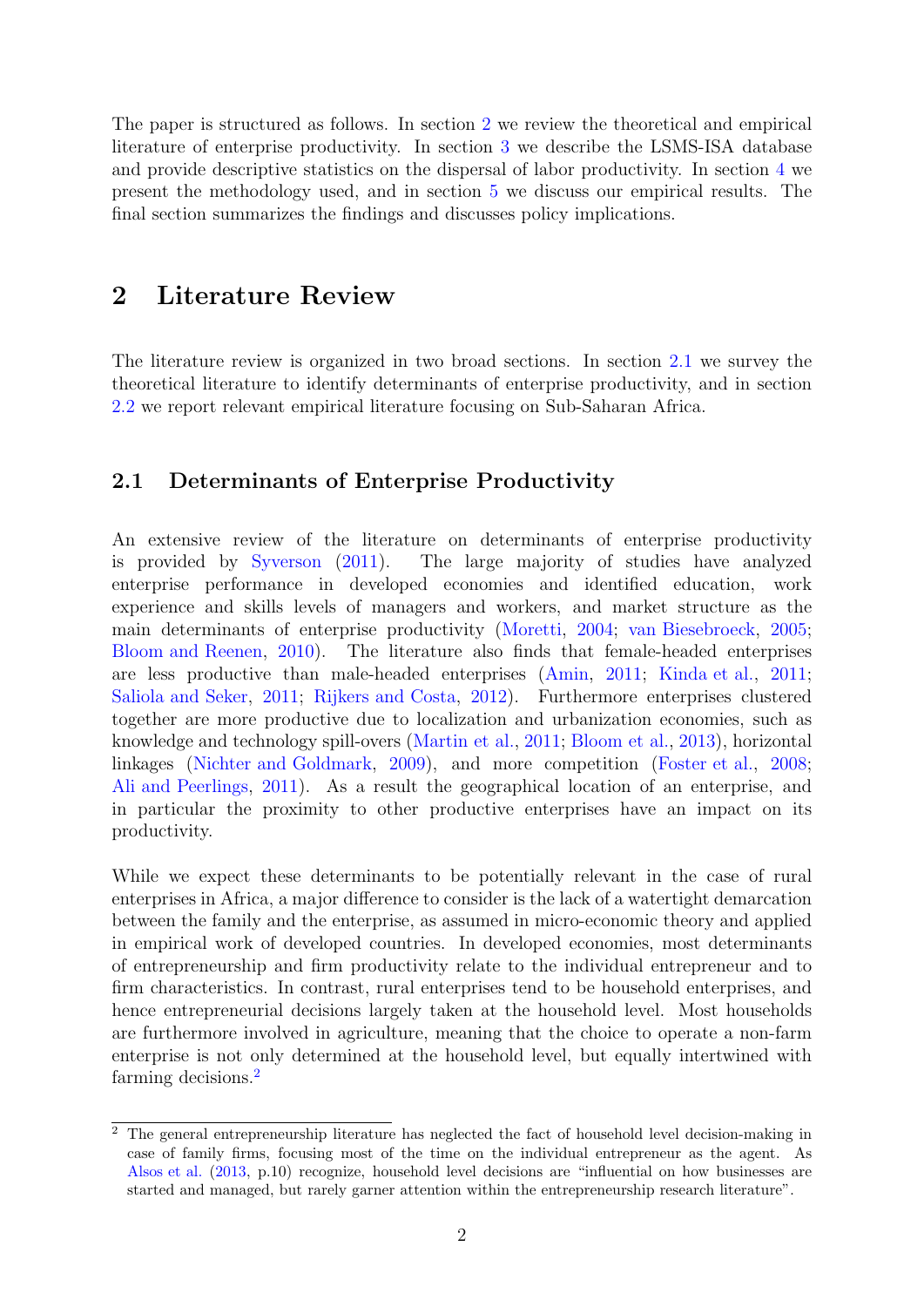In this context, the implications from agricultural household models are taken into account. Following [Singh et al.](#page-22-5) [\(1986\)](#page-22-5), rural households in Africa are treated as both consumers and producers, assuming complete markets and information [\(Taylor and Adelman,](#page-22-6) [2003\)](#page-22-6). However, rural markets are far from perfect [\(Janvry and Sadoulet,](#page-21-12) [2006\)](#page-21-12). In addition to missing, incomplete or imperfect markets, households face different types of external shocks, such as climatic or economic shocks, diseases, and conflicts [\(Sabates-Wheeler et al.,](#page-22-7) [2013\)](#page-22-7). Once market failures and risks are taken into consideration, the agricultural households' desire to smooth consumption, diversify income, or cope with shocks in the context of incomplete insurance and credit markets, can drive them to create a non-farm enterprise as a risk-coping and income diversification strategy [\(Janvry and Sadoulet,](#page-21-12) [2006;](#page-21-12) [Dercon,](#page-20-7) [2009\)](#page-20-7). As a consequence, households may choose to operate a business that can easily be started and exited, operated occasionally, and that provides mainly employment for household members. These kind of businesses are then likely to be enterprises of low productivity and intermittent operation in the informal sector (see also [Rosenzweig and Binswanger,](#page-22-8) [1993;](#page-22-8) [Janvry and Sadoulet,](#page-21-12) [2006;](#page-21-12) [Loening et al.,](#page-21-13) [2008\)](#page-21-13).

As a result, we expect to find a link between a household's motivation to operate a non-farm enterprise and its subsequent productivity. We assume that enterprises that are operated by necessity are more likely to be less productive than enterprises operated as a consequence to perceiving an opportunity. The latter may not only report higher productivity levels due to attaining better capacity utilization by operating all year long, but also because households may be able to access credit or pursue training and education, all factors associated with higher productivity in the literature. An additional factor that may pull rural households into operating an enterprise is location. On the one hand location is affected by weather conditions such as climate and rainfall that influence agricultural productivity, on the other hand by economic geography such as distance from an urban center and market access, reflecting demand and competition.

From these theoretical considerations we expect that the determinants of labor productivity of rural African enterprises are related to the household's motivation to operate an enterprise, reflected by agricultural risk and productivity, economic geography, external shocks, and facilitating characteristics on both the individual and household level such as gender, age, education, access to credit, and number of adults within the household.

### <span id="page-5-0"></span>2.2 Enterprise Productivity in Sub-Saharan Africa

While a solid body of literature has dealt with the above dimensions of enterprise productivity in developed countries, only a few studies have analyzed enterprise productivity in Sub-Saharan Africa. Most of those that do, focus either on formal enterprises or manufacturing enterprises and tend to be overwhelmingly urban-based. Empirical evidence on the performance of non-farm enterprises in rural Africa is however scarce. This lack of knowledge is a serious lacuna, since policies to support rural development have the potential to substantially enhance their effectiveness if they also succeed in raising the productivity of these enterprises.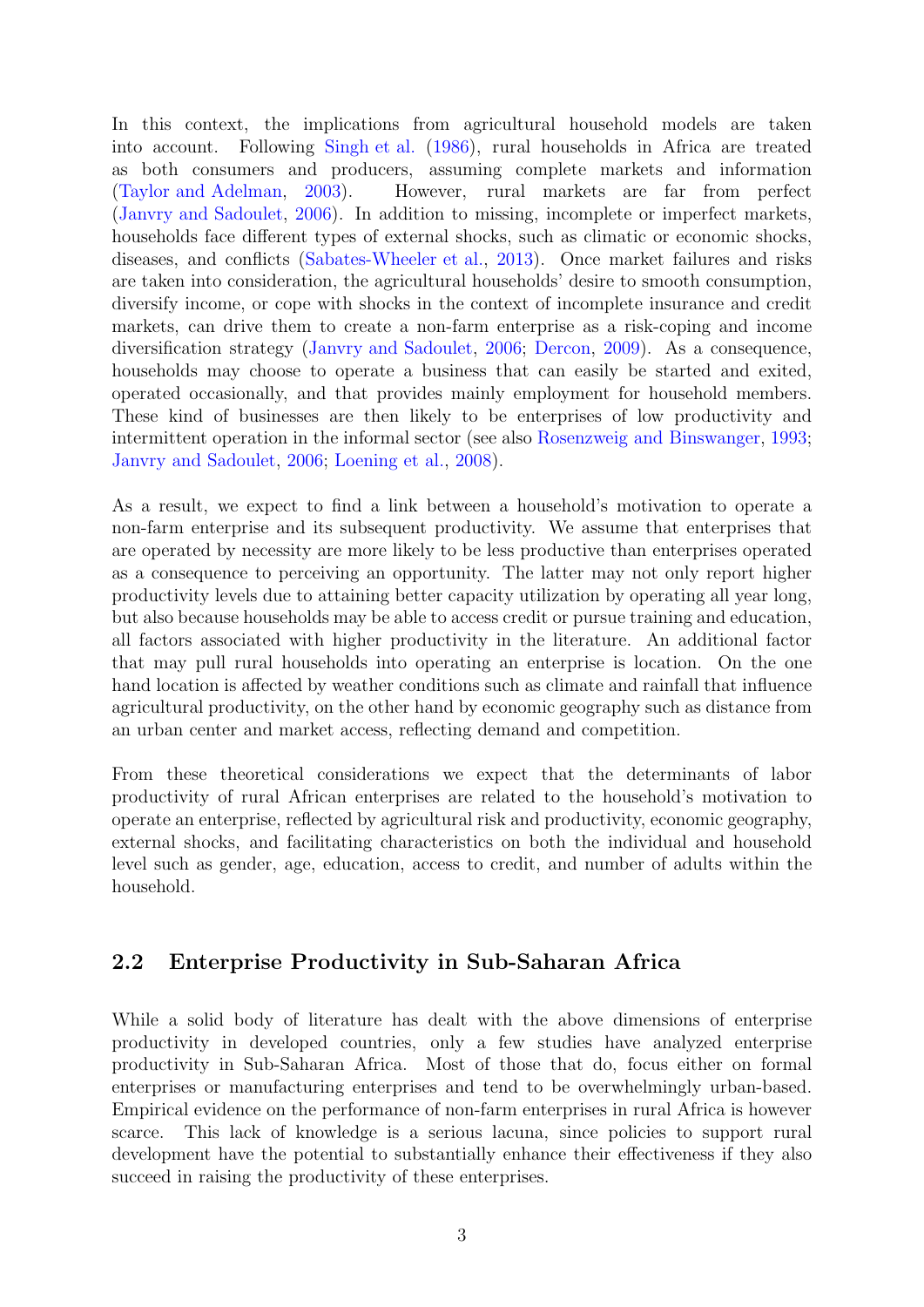For African countries most work has been conducted on the impact of the business environment on enterprise productivity in the formal sector. Various studies, using World Bank data on these formal enterprises, have found that a poor business environment reduces enterprise productivity and growth. Studies include [Dollar et al.](#page-20-8)  $(2005)$ , [Arnold et al.](#page-20-9) [\(2006\)](#page-20-9), [Eifert et al.](#page-20-10) [\(2008\)](#page-20-10), and [Dethier et al.](#page-20-11) [\(2010\)](#page-20-11). Less work has been done on clustering and spatial spill-overs. The only study for rural Africa so far conducted, uses geo-referenced household data from Ethiopia and Nigeria and finds evidence of significant spatial auto-correlation from the productivity levels of enterprises in one location, the enumerator area, on that of closely located enterprises ( $\overline{\text{Owood}}$  and Naudé, [2014\)](#page-21-6).

The remaining studies have focused on manufacturing firms in Africa. [Rijkers et al.](#page-22-9) [\(2010\)](#page-22-9) analyze the productivity of manufacturing enterprises in rural Ethiopia. The authors find that rural enterprises are less productive than urban ones, and report an output per labor ratio for remote rural enterprises of 0.43, while it is 0.95 for enterprises in rural towns, and 2.30 for enterprises in urban areas [\(Rijkers et al.,](#page-22-9) [2010,](#page-22-9) p. 1282). Furthermore they point out that productivity levels are more dispersed in the case of rural enterprises, and that female-headed enterprises are less productive than male-headed enterprises. Söderbom and Teal [\(2004\)](#page-22-10) and Söderbom et al. [\(2006\)](#page-22-11) find that more productive firms tend to survive longer in Africa. This happens however only in the cases when these enterprises have already attained a certain firm size. [Frazer](#page-21-14) [\(2005\)](#page-21-14) confirms this finding, using Ghanaian enterprise-level data, that more productive enterprises are more likely to survive compared to less productive ones.

### <span id="page-6-0"></span>3 Database and Descriptive Statistics

In this section we first describe the database, the World Bank's Living Standards Measurement Study - Integrated Surveys on Agriculture (LSMS-ISA), and provide an overview of the shortcomings. Second, we outline the methodology used in the paper to estimate determinants of labor productivity.

#### 3.1 The Database

The LSMS-ISA database is the result of nationally representative, cross-sectional and longitudinal surveys conducted by the World Bank in collaboration with national statistical offices in various countries in Sub-Saharan Africa.<sup>[3](#page-6-1)</sup> The surveys cover six countries at the time of writing: Ethiopia, Malawi, Niger, Nigeria, Tanzania, and Uganda. Cross-sectional data is currently available for all countries, and panel data for Nigeria, Tanzania, and Uganda.

The surveys consist of three parts: a community questionnaire, an agricultural questionnaire and a household questionnaire. The community questionnaire collects

<span id="page-6-1"></span><sup>&</sup>lt;sup>3</sup> Additional information on the LSMS-ISA database: <www.worldbank.org/lsms-isa>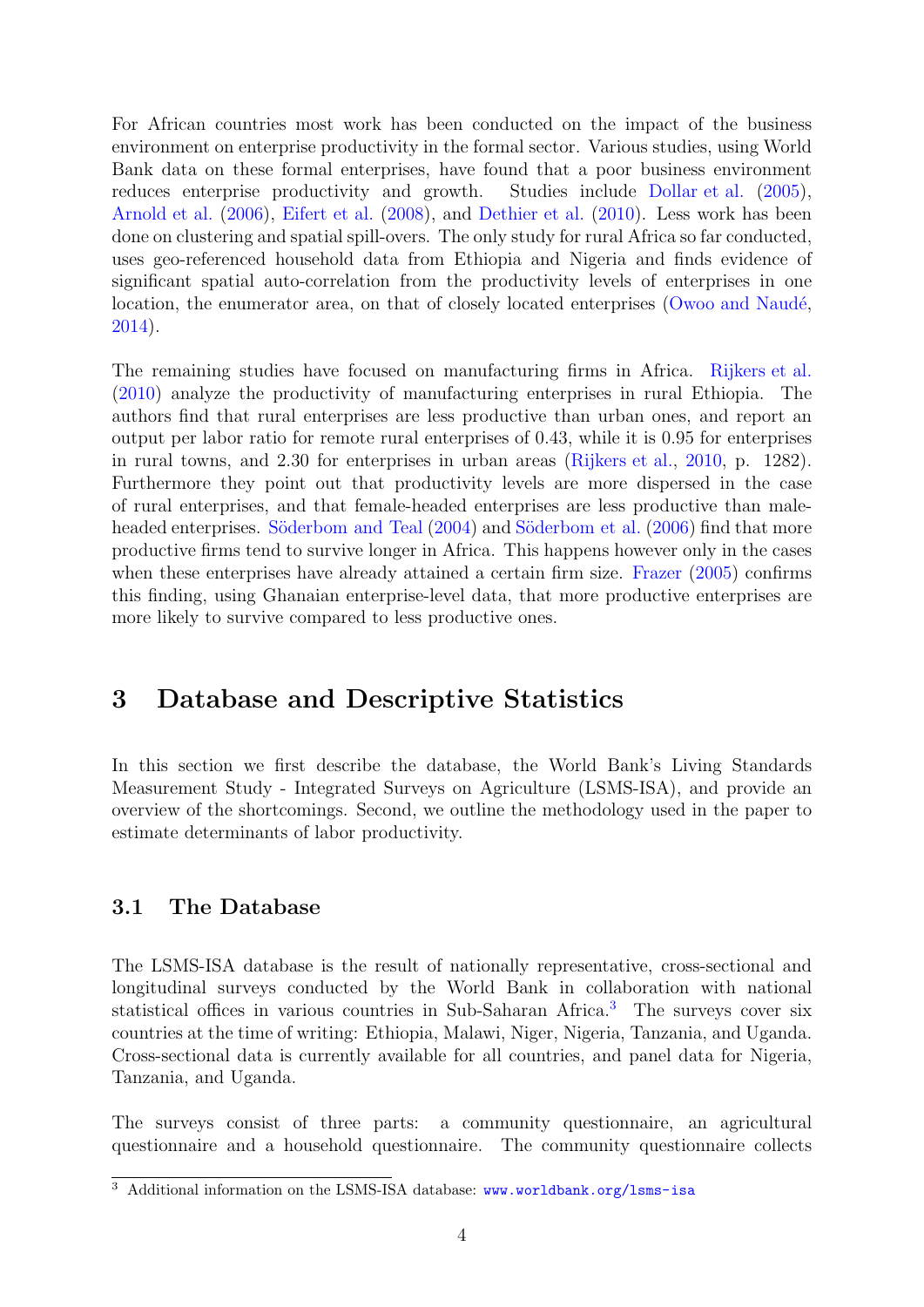community-level information and covers access to public services and infrastructure, social networks, governance, and retail prices. The agricultural questionnaire collects information on crop production, storage and sales, land holdings, farming practices, input use and technology adaption, access to and use of services, infrastructure and natural resources, livestock, and fishery. Finally, the household questionnaire captures household demographics, migration, education, health and nutrition, food consumption and expenditure, non-food expenditure, employment, non-farm enterprises and further income sources, dwelling conditions, durable assets, and participation in projects and programs. All data is furthermore geo-referenced.

Despite its strengths and usefulness, the data set has some weaknesses. A comprehensive analysis of enterprise survival and failure is constrained due to a lack of data on failed enterprises. Furthermore, enterprises are not explicitly tracked over the survey rounds in Tanzania and Uganda. Therefore we cannot follow enterprises to study their individual performance over time, and empirical estimates using duration analysis are not possible. More general, but less precise estimations, are still possible. Following our empirical analysis in the next section, we suggest that in future waves and countries, where the LSMS-ISA surveys is still planned to be conducted, a number of modifications and additions should be made to the questionnaire. Although a full elaboration of these fall outside the scope of the present paper, we can briefly mention some to illustrate the type of current shortcomings we face. First, apart from clearly tracking individual enterprises over the survey rounds, discontinued enterprises should equally be registered and information collected. We suggest to add specific questions to know more about these discontinued enterprises, e.g. when exactly the enterprise was discontinued, and the cause for terminating enterprise operations. Second, we recommend to add modules to the questionnaires that collect information to estimate production functions and technical efficiency, including price information, information about the final product(s) and their prices, wages paid per worker, input costs (intermediate inputs), overhead (transport, security), as well as fixed and working assets employed in the enterprise to know more about the capital intensity.

#### <span id="page-7-0"></span>3.2 Productivity Dispersal of Non-Farm Enterprises

In this section we describe the patterns of labor productivity dispersal by location, gender, education, and the experience of a shock. Enterprise productivity refers to how efficiently enterprises transform inputs into outputs. The most frequently used measures are total factor productivity and partial measures such as output per labor unit. In the present case, a lack of data precludes calculation of total factor productivity. Hence we can only calculate labor productivity, a partial productivity measure.

Formally we calculate,

labor productivity  $=\frac{\text{average monthly sales}}{1-\frac{c}{c}}$ number of workers

As average monthly sales is not available for all countries, we take total sales during the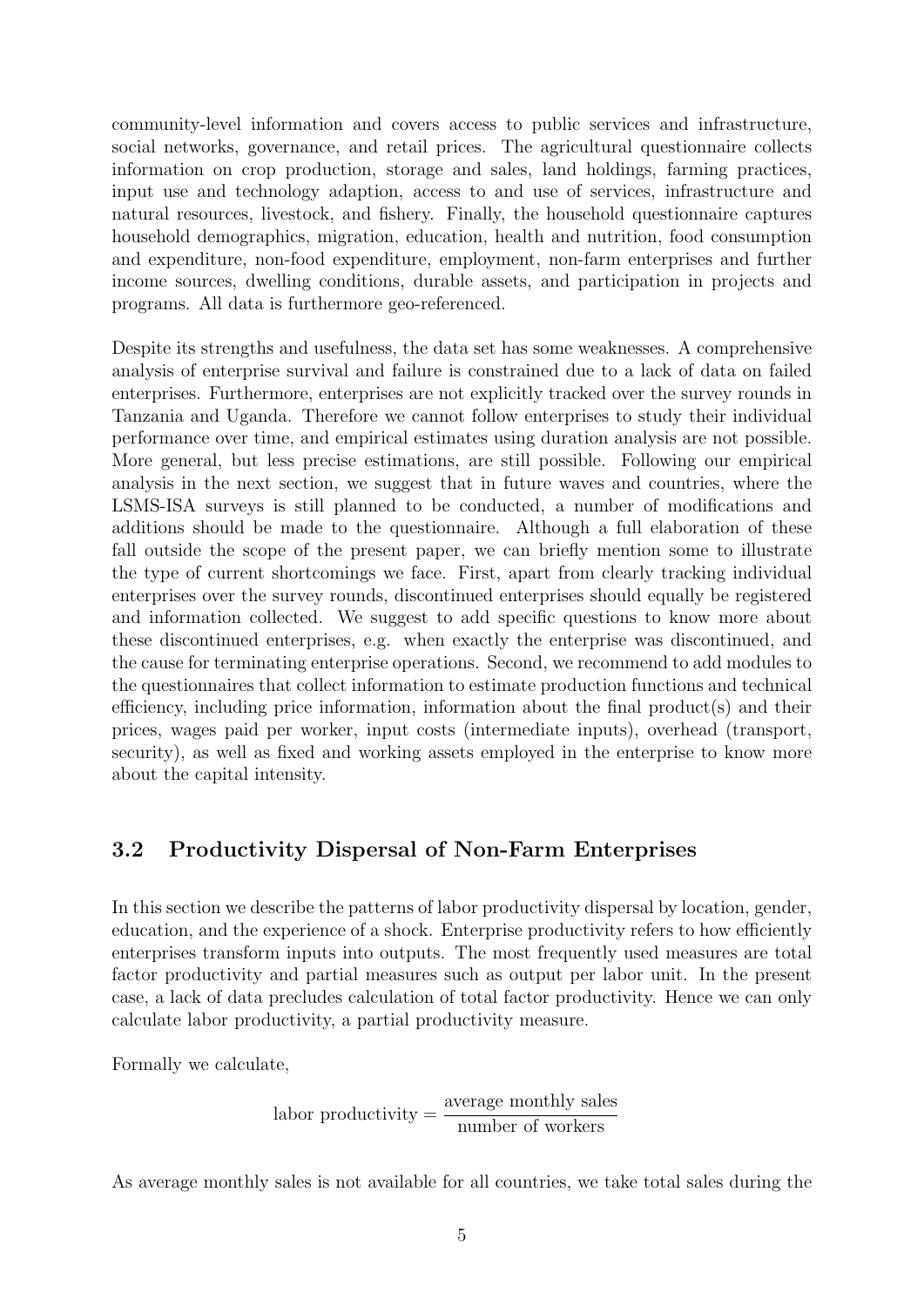last month of operation in Malawi and Nigeria, and average gross revenues in Uganda. Once labor productivity is calculated, we take the log of labor productivity for our estimates. We use the data survey rounds from 2011/12 for Ethiopia, and from 2010/11 for Malawi, Nigeria, and Uganda.

We acknowledge that using this productivity measure is an approximation, and likely to be subject to measurement errors in the present context. First, we do not take into account output or profit due to a lack of data. Second, we do not have information about the time-use of workers, and do not know how many hours of work are allocated by each individual to the enterprise. And third, we assume that the self-reported variable itself is imprecise, as most enterprise are informal and do not always record sales or revenues, but provide rough estimates of the business volume. Therefore results have to be interpreted with caution. Due to data availability, this productivity measure is however the best approximation that is currently at hand for this study.

We depict the dispersal by location in Figure [1.](#page-9-0) The Figure shows that differences in labor productivity confirm our expectations: urban enterprises are more productive than rural enterprises in the four countries we study, with a more pronounced productivity gap in Malawi and Uganda.[4](#page-8-0)

However, this simple dichotomy between rural and urban areas may be of limited usefulness in Africa. There is a large variation in Africa's economic geography between deep rural, small towns, and major urban areas. The potential importance of secondary towns and rural agglomerations has generally been underestimated. As [Christiaensen et al.](#page-20-12) [\(2013\)](#page-20-12) argue, productivity might be higher in metropolitan areas, but not all inhabitants from rural areas are or will be able to access opportunities in these areas. Using data from Tanzania they find that only one in seven people who escaped from poverty did so through migrating to a large city, but that one in two did so by moving to a secondary town.

Therefore we are interested in providing a finer analysis of how spatial location affects productivity of non-farm enterprises. We use data from Uganda and analyze it with regard to the country's division into four main regions and the capital city: Central, Eastern, Northern, Western, and the capital Kampala. These four regions plus the capital city are distinct in terms of population density, business environment, and history. Over the past ten years economic growth has been largely concentrated in the Central region that includes the capital city, while violent conflict affected the Northern region between 1987 and 2006 [\(Blattmann et al.,](#page-20-13) [2014\)](#page-20-13). The Western region also has not escaped occasional (ethnic) conflicts [\(Espeland,](#page-21-15) [2007\)](#page-21-15). This allows us to obtain some indication of how the local business environment may affect labor productivity, as regions that experienced a conflict are more likely to show a poorer business environment [\(Brueck et al.,](#page-20-14) [2013\)](#page-20-14). We also expect that labor productivity is higher in the capital city, and the more densely populated and more peaceful regions. Figure [2a](#page-10-1) confirms our expectations. Kampala has the highest labor productivity, with the Central region following in terms of productivity level. The Northern region, with the lowest population density and a history of conflict,

<span id="page-8-0"></span><sup>4</sup> The data does not cover urban areas in Ethiopia. Instead the differentiation is made between rural areas and small towns. We assume that the small difference in productivity dispersal in Ethiopia stems from this data limitation.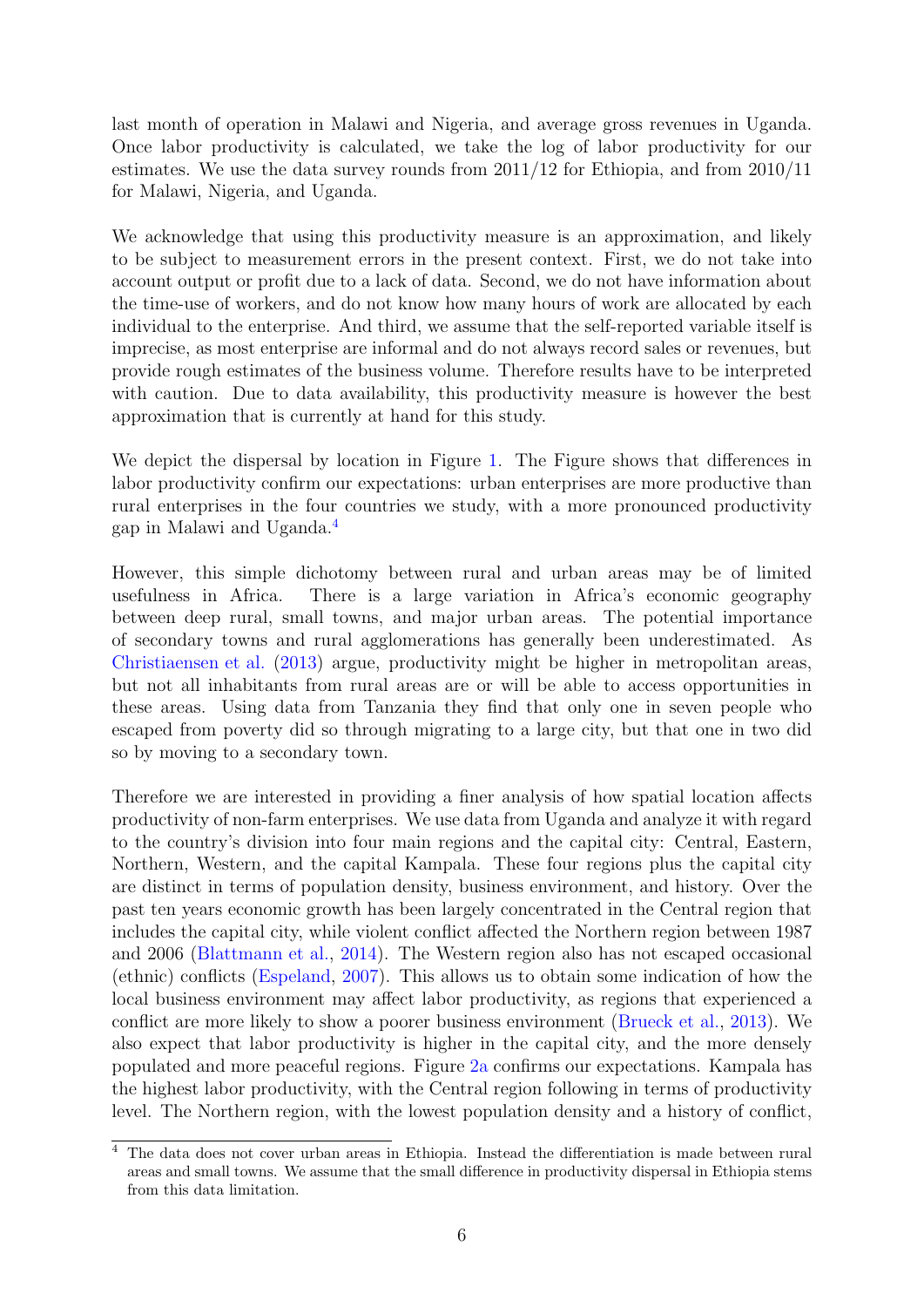

<span id="page-9-0"></span>Figure 1: Productivity Dispersal by Location

Source: Authors' own calculations based on the LSMS-ISA database.

is home to the enterprises with the lowest productivity level.

We also consider the impact of distance to the closest town on labor productivity in non-farm enterprises. We use again data from Uganda and take different distances of the enterprise location to the closest population center.<sup>[5](#page-9-1)</sup> We compare the productivity density of the enterprises by various distance categories from these population centers. We expect, following [Christiaensen et al.](#page-20-12) [\(2013\)](#page-20-12), that proximity to a population center increases labor productivity and that it gradually diminishes over distance, reflecting that spatial spillovers are limited. Figure [2b](#page-10-1) confirms our expectations. Enterprises of households located up to 10 km from a population center are the most productive ones, followed by enterprises in households residing up to 25 km and 50 km away, respectively. If households are located more than 50 km away, the results show a significantly lower labor productivity. These findings support the idea that rural secondary towns and cities, providing links between rural areas and major cities, may play an important role in the structural transformation and poverty reduction of agrarian societies like Uganda.

We further depict the productivity dispersal by gender, education (proxied by the ability

<span id="page-9-1"></span> $\overline{5}$  Population center is defined as a town or city with 20,000 or more inhabitants.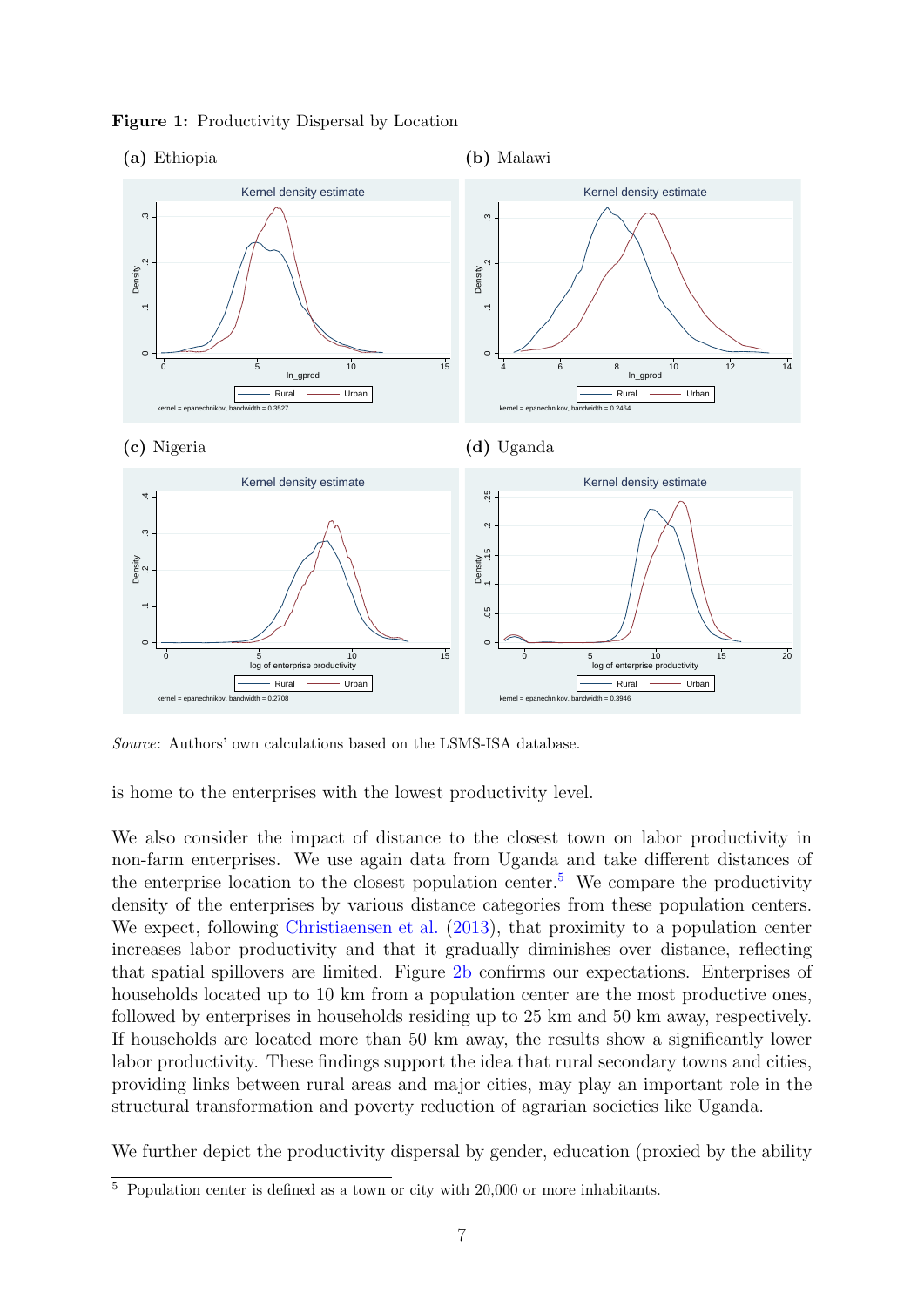<span id="page-10-1"></span>



Source: Authors' calculations based on LSMS-ISA data.

to read & write), and the experience of shocks in Figures [3,](#page-24-0) [4](#page-25-0) and  $5<sup>6</sup>$  $5<sup>6</sup>$  $5<sup>6</sup>$  Enterprises with a male owner are on average more productive than enterprises with a female owner in all four countries. A possible explanation could lie in the fact that businesses are time-consuming to operate, and women tend to be more time-constrained due to household duties (see also Palacios-López and López, [2014\)](#page-22-12). The productivity dispersal by the ability to read  $\&$ write shows that literate enterprise owners operate more productive enterprises. However, the ability to read & write is an imprecise approximation to the educational level of the entrepreneur, capturing individuals with primary education, but also individuals who have more comprehensive education, for example secondary schooling. Finally, we report the productivity dispersal by the experience of a shock during the last 12 months preceding the survey. As expected, we find that external shocks to the household show a negative association with labor productivity. Labor productivity is higher in enterprises where the household did not experience a shock. While the difference is minor in Ethiopia and Nigeria, it is more pronounced in Malawi and Uganda.

### <span id="page-10-0"></span>4 Methodology

In this section we present the methodology used to estimate labor productivity in nonfarm enterprises. We apply two econometric models: a Heckman selection model that accounts for selection effects, and a panel data model, where we make use of the panel data that is available for Nigeria and Uganda.

#### 4.1 Heckman Selection Model

We use a Heckman selection model to estimate the determinants of labor productivity, since the motivation for operating a business can determine its subsequent productivity

<span id="page-10-2"></span> $\overline{6}$  Figures are reported in Appendix [B.](#page-24-1)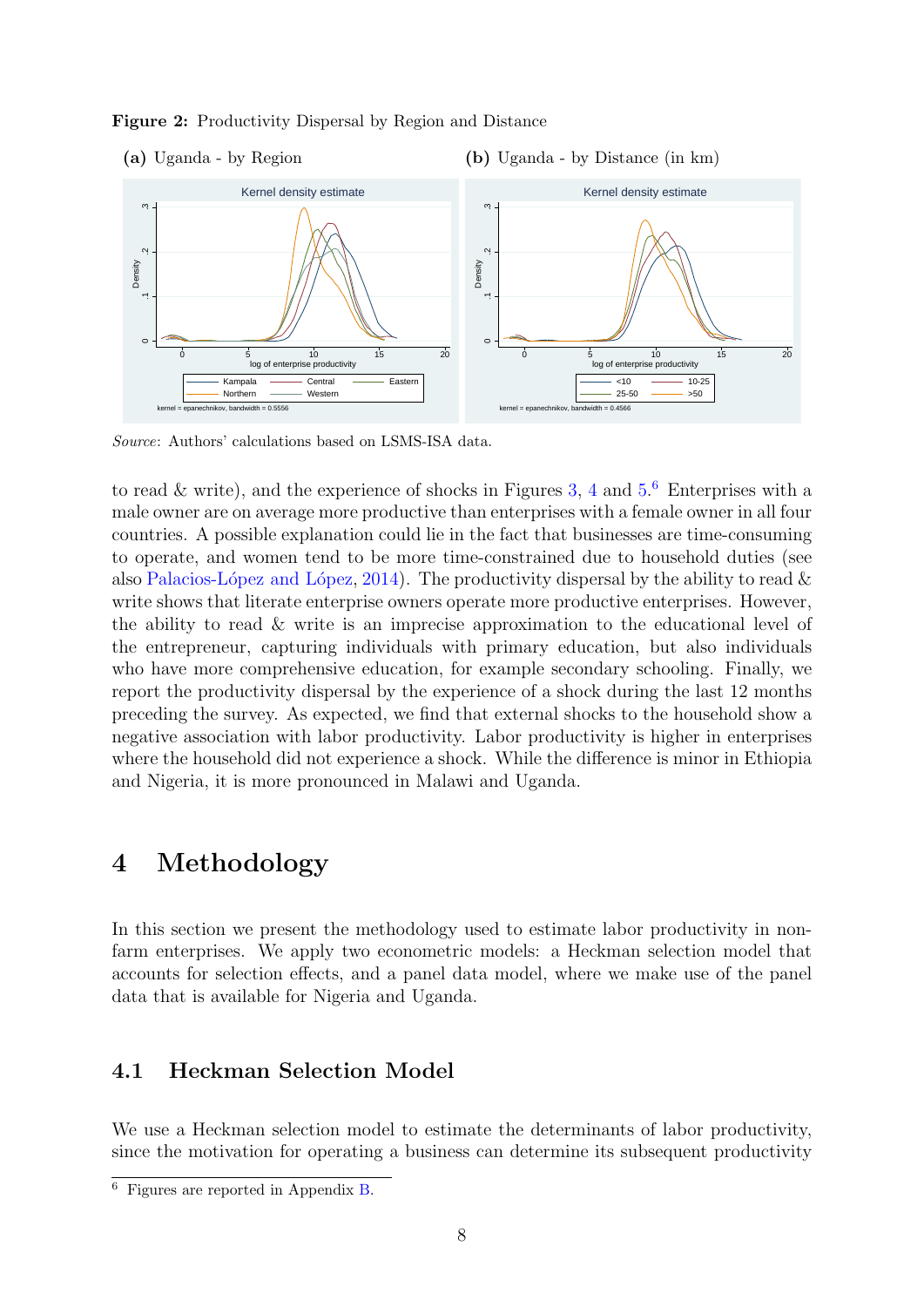and the results therefore subject to selection effects if not accounted for. For instance, if households are pushed into entrepreneurship as a risk-management tool due to shocks and uncertainty in farming, other factors might determine labor productivity compared to a situation, where households perceive an attractive business opportunity. This model takes into account the difference between the probability that a particular household operates a non-farm enterprise, called the selection stage, and the level of labor productivity for this subsequent enterprise, called the outcome stage. To estimate the model we use a cross-sectional sample, where we include data from the four countries, taking the same survey rounds as indicated in section [3.2.](#page-7-0)

Formally we estimate,

$$
z_i^* = w_i \gamma + u_i \tag{1}
$$

representing the selection stage of the model, where  $z_i^*$  is a latent variable corresponding to the "outcome" productivity level, which will only be observed once a household operates a non-farm enterprise, thus  $z_i = 1$  if  $z_i^* > 0$  and  $z_i = 0$  if  $z_i^* \leq 0$ .  $w_i$  is a vector containing the possible determinants of enterprise operation.

Once  $z_i$  is known, the outcome stage, the dependent variable is the log of labor productivity and can be modeled as,

$$
y_i^* = x_i \beta + \varepsilon_i \tag{2}
$$

with  $y_i = y_i^*$  if  $z_i = 1$  and  $y_i$  not observed if  $y_i = 0$ .

 $x_i$  is a vector including the individual, household, location and enterprise characteristics. In the selection stage we take the individual characteristics of the household head, and include the variables gender, age, and education. In the outcome stage we take the individual characteristics of the enterprise owner, and include the same variables as in the selection stage. The households characteristics, general access to credit and experience of shocks, remain equal in both stages, as well as the location characteristics, distance to the next population center and agro-ecological zones. Enterprise characteristics are only included in the outcome stage, where we add firm size to the regressions.[7](#page-11-0)

#### 4.2 Panel Data Analysis

We make use of the panel properties for Nigeria and Uganda to estimate panel regressions. For the panel data analysis we have data for Nigeria for four survey rounds: post-planting and post-harvest data for the years 2010/11 and 2012/13. Due to a limited questionnaire for the post-harvest interviews, we use the data of the post-planting rounds only.<sup>[8](#page-11-1)</sup> In the case of Uganda, we have data for three survey rounds: 2009/10, 2010/11, and 2011/12.

<span id="page-11-0"></span><sup>7</sup> See Appendix [C.1](#page-27-0) for summary statistics and a detailed definition of the variables used in the Heckman selection model.

<span id="page-11-1"></span><sup>&</sup>lt;sup>8</sup> The shock variable is taken from the post-harvest questionnaires due to data availability.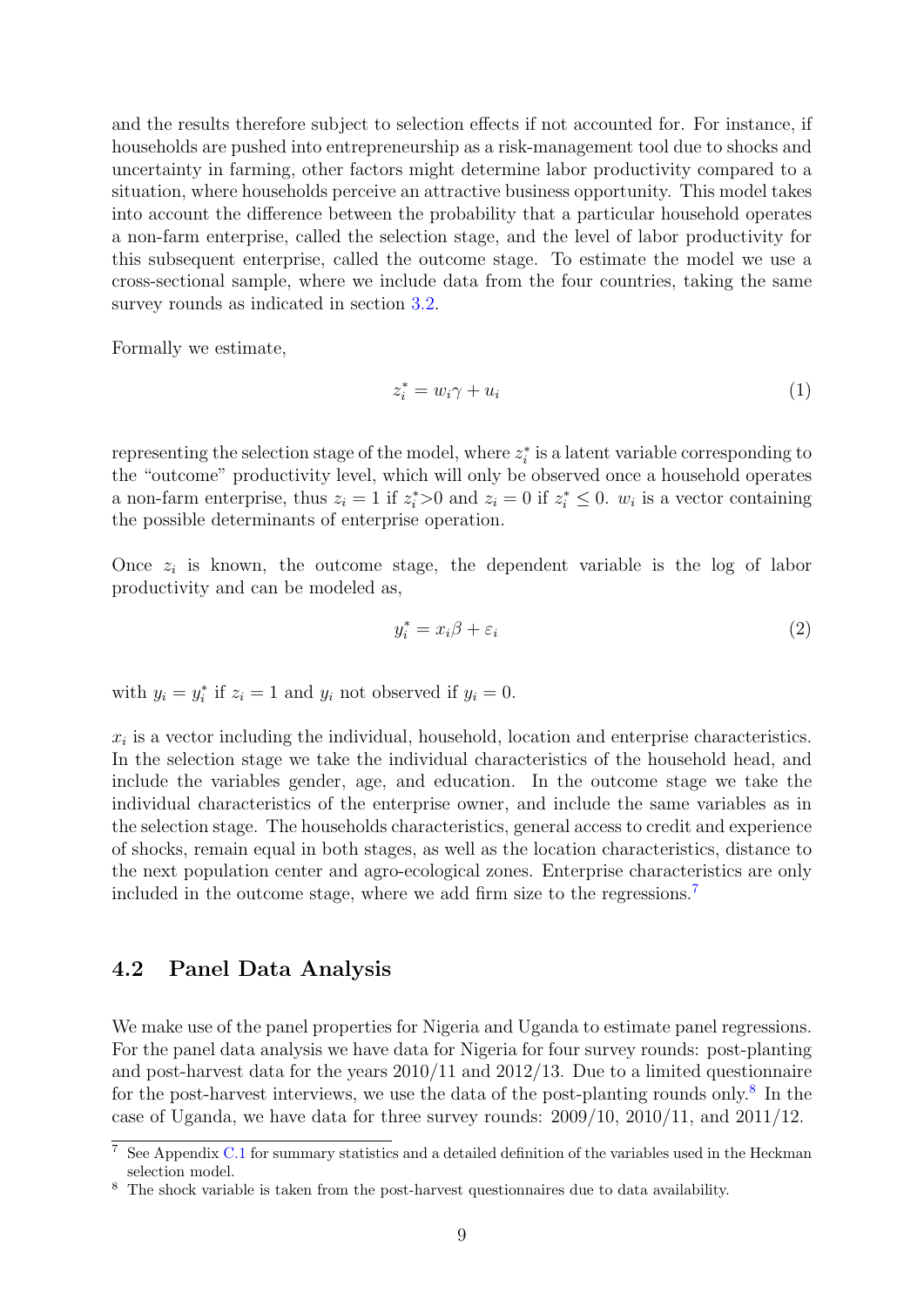Formally we estimate,

$$
Y_{eht} = \mathbf{x}'_{eht} \boldsymbol{\beta}^{1} + \mathbf{w}'_{ht} \boldsymbol{\gamma}^{1} + \mathbf{z}'_{eht} \boldsymbol{\delta}^{1} + \lambda_{t}^{1} + \mu_{h}^{1} + u_{eht}^{1}
$$
(3)

$$
\bar{Y}_{eht} = \bar{\mathbf{x}}'_{eht} \beta^2 + \bar{\mathbf{w}}'_{ht} \gamma^2 + \bar{\mathbf{z}}'_{eht} \delta^2 + \lambda_t^2 + \mu_h^2 + u_{eht}^2 \tag{4}
$$

$$
\bar{\bar{Y}}_{eht} = \bar{\mathbf{x}}'_{eht} \boldsymbol{\beta}^3 + \bar{\mathbf{w}}'_{ht} \boldsymbol{\gamma}^3 + \bar{\mathbf{z}}'_{eht} \boldsymbol{\delta}^3 + \lambda_t^3 + \mu_h^3 + u_{eht}^3 \tag{5}
$$

where  ${Y_{eht}, \bar{Y}_{eht}, \bar{\bar{Y}}_{eht}}$  is labor productivity at the enterprise level. The set  $\{\mathbf x'_{eht}, \bar{\mathbf x}'_{eht}, \bar{\mathbf x}'_{eht}\}\$ contains vectors of individual characteristics of the enterprise owner at the enterprise level. The set  $\{w'_{ht}, \bar{w}'_{ht}, \bar{w}'_{ht}\}$  contains vectors of household characteristics observed at the household level. Finally,  $\{z'_{eht}, \bar{z}'_{eht}, \bar{z}'_{eht}\}$  is a set of vectors of enterprise characteristics at the enterprise level. Let  $\{\beta^j, \gamma^j, \delta^j\}$  denote the associated vectors of coefficients for equation j, where  $j = 1, 2, 3$ .  $\lambda_t^j$  are time effects for equation j,  $\mu_t^j$  $\frac{\jmath}{h}$  are fixed effects at level  $k \in \{h\}$  for equation j, and  $u_{eht}^j$  are idiosyncratic errors for equation  $j$ .

As individual characteristics we include the gender, age, marital status, and education of the enterprise owner, and the information if the owner is a migrant. As household characteristics we include the number of adults and experience of shocks. And as enterprise characteristics we include the use of credit to expand the business, firm size and months of enterprise operation.<sup>[9](#page-12-1)</sup>

### <span id="page-12-0"></span>5 Regression Results

We report our regression results as follows. First, we test our expectations about the determinants of labor productivity in non-farm enterprises by estimating a Heckman selection model using data from all four countries. Second, we apply panel data methods to refine these results and to study the determinants of labor productivity over time, using data from Nigeria and Uganda.

#### 5.1 Heckman Selection Model

In Table [1](#page-14-0) we estimate a set of regressions using data from Ethiopia, Malawi, Nigeria, and Uganda. In the upper part of the table (the second stage of the estimation) the dependent variable is the log of labor productivity, and the independent variables entail possible determinants of labor productivity. Individual characteristics are taken from the enterprise owner. In the lower part of the table (the first stage of the estimation) the dependent variables is the binary variable NFE, indicating if a household operates a non-farm enterprise. The independent variables entail possible determinants for the household decision to operate a non-farm enterprise. Individual characteristics are taken from the household head, where we make the assumption that the head decides within the

<span id="page-12-1"></span> $\frac{9}{9}$  See Appendix [C.2](#page-29-0) for summary statistics and a detailed definition of the variables used in the panel data analysis.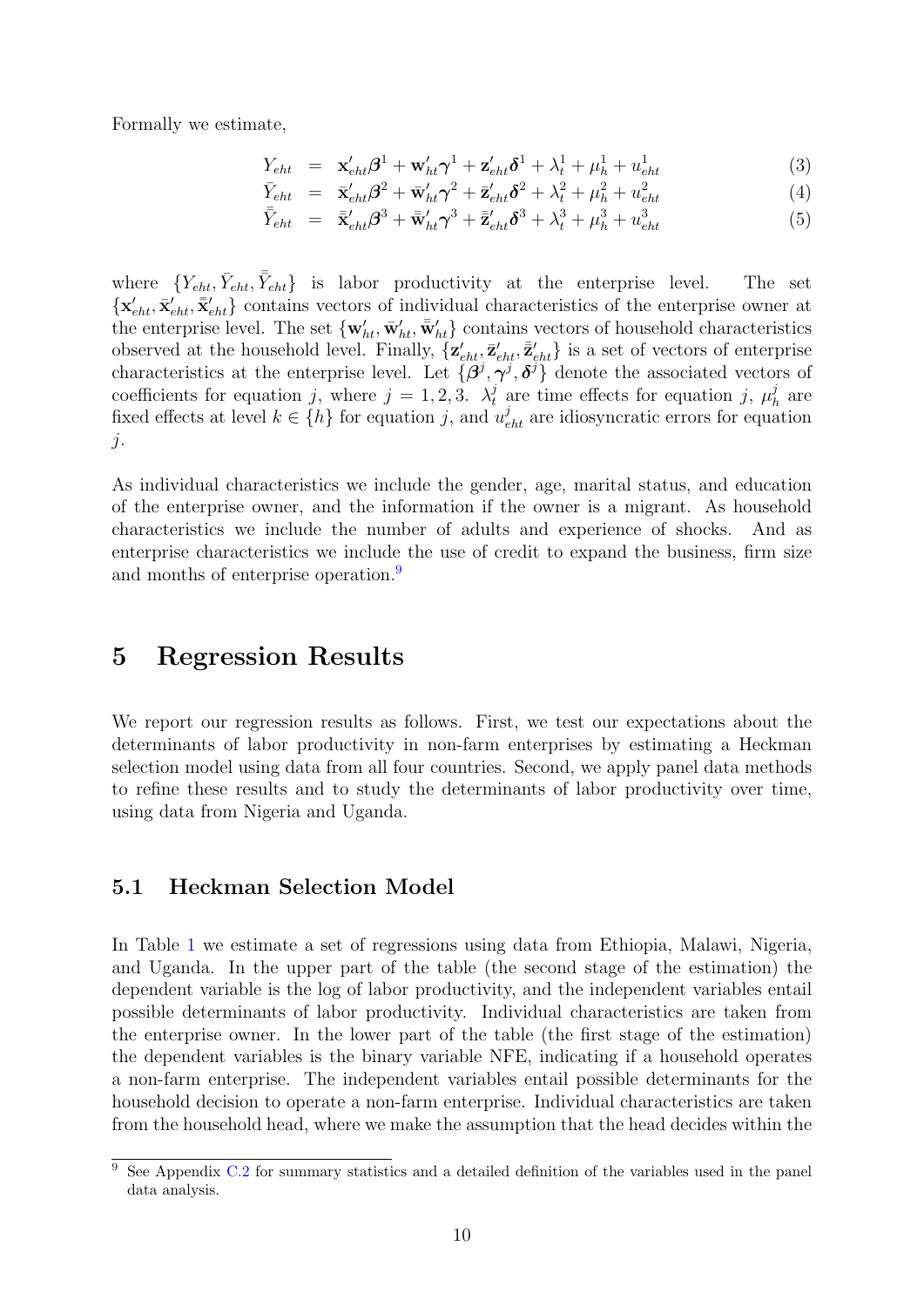household if a household member enters the non-farm business sector. For the selection stage we also make the assumption that the number of adults in a household selects households into this sector, as surplus labor is allocated into enterprises. The reported results in the second stage can then be interpreted as though we observed data for all households in the sample.

In the first stage, the selection stage, we observe that number of adults is significant and positive in all four countries. Households located in a rural area have in all cases a lower likelihood of operating a non-farm enterprise, but the gender of the household head does not seem to determine enterprise operation, with the exception of Nigeria. Age is significant and negative in all regressions, and education, proxied with the ability to read & write, significant and positive, with the exception of Uganda. The variable general access to credit, available in Ethiopia and Malawi, is significant and positive for the regressions of these two countries, suggesting that access to credit significantly increases the likelihood of enterprise operation. Shocks are not significant in most cases with the exception of Malawi, where they increase the likelihood of entering the non-farm sector, possibly indicating enterprise operation due to push factors. Significant and negative effects are reported for the distance variable in Ethiopia and Malawi, and a marginally significant and positive outcome in Uganda.

In the second stage, the outcome stage, we observe that the effect of the variable rural on labor productivity is significant and negative in Malawi and Nigeria, showing that rural enterprises are less productive than urban ones. Also the effect of female is significant and negative in Ethiopia, Malawi, and Nigeria, indicating that female enterprise owners operate less productive businesses. Age does not seem to be associated with labor productivity and is only marginally significant and positive in Uganda. The effect of the ability to read & write is significant and positive for all countries, indicating that more educated enterprise owners also operate more productive businesses. The effect of access to credit is only marginally significant in Malawi and negative, a surprising outcome given that the credit variable has a positive effect on enterprise operation. One explanation could lie in the fact that this variable indicates general access to credit and could be used for any other purpose within the household. The effect of firm size, defined as number of workers per firm, is significant and negative in Ethiopia and Nigeria. While we would expect that larger enterprises are more productive, a possible explanation might lie in the lack of information on the time-use of workers, for example as part-time family workers that contribute little to the enterprise's productivity. The effect of shocks is significant and negative, as we would expect, since exposure to shocks might force households to operate enterprises in less risky, but also lower return types of activity. Finally, the effect of distance has a significant and positive effect in Malawi, but a significant and negative effect in Uganda. While the negative result can be easily explained by access to demand and markets, the positive result is surprising. It could indicate deep rural isolation from competition, and give small, rural enterprises some form of monopolist power.

Summarizing this section, we identify a set of variables that can explain enterprise operation in a first stage, and productivity levels of these enterprises in a second stage. In the first stage, or selection stage, when households decide if they operate an enterprise, the number of adults, the location of the household in a rural or urban area, and the age of the household head are significant factors for all countries. Further education in three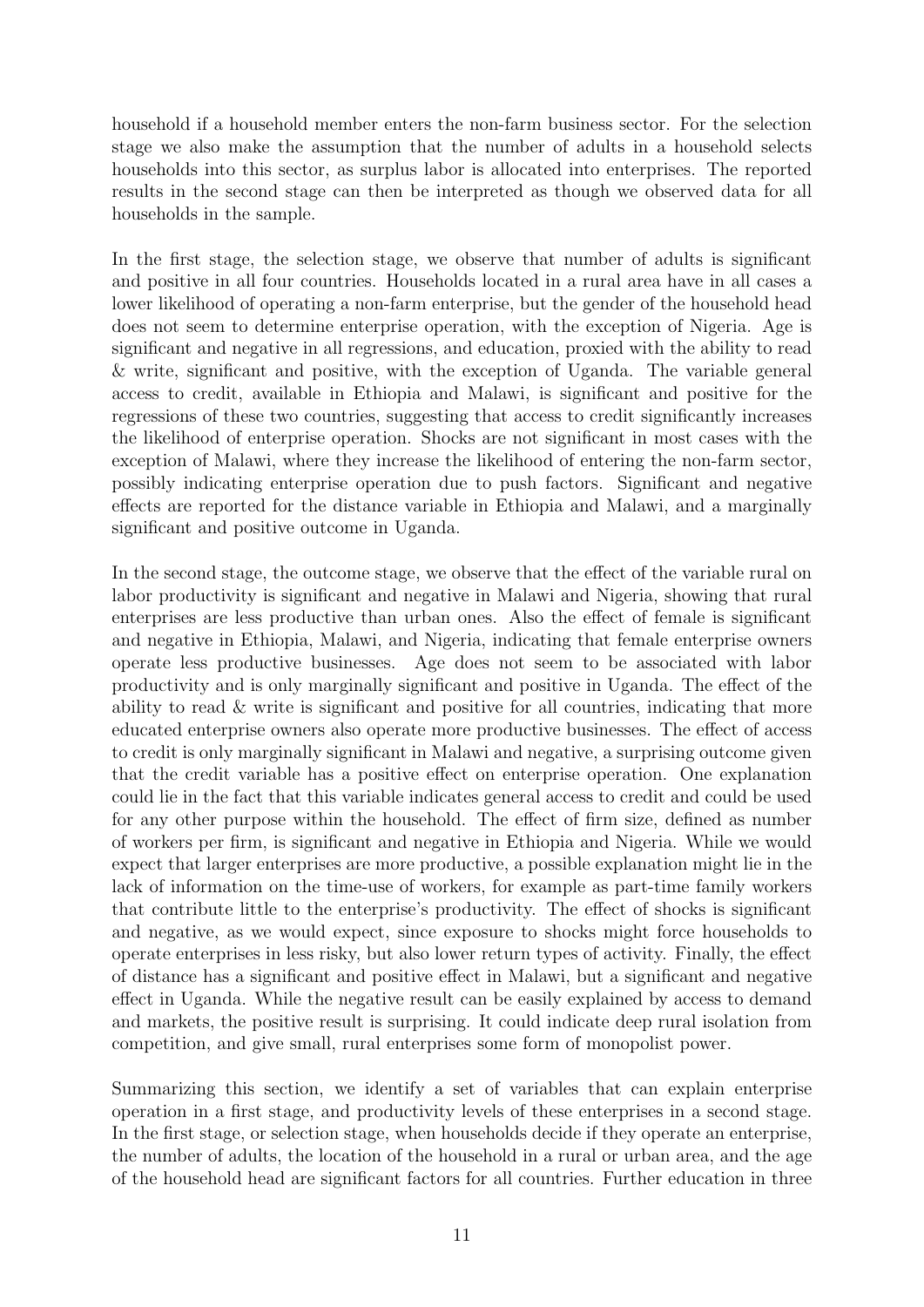|                      | Ethiopia    | Malawi      | Nigeria     | Uganda      |
|----------------------|-------------|-------------|-------------|-------------|
|                      | (1)         | (2)         | (3)         | (4)         |
| (ln) Productivity    |             |             |             |             |
| Rural                | $-0.007$    | $-0.596***$ | $-0.178**$  | 0.365       |
|                      | (0.26)      | (0.11)      | (0.07)      | (0.33)      |
| Female               | $-0.596***$ | $-0.587***$ | $-0.238***$ | $-0.085$    |
|                      | (0.15)      | (0.07)      | (0.05)      | (0.16)      |
| Age                  | 0.007       | $-0.000$    | $-0.001$    | $0.011*$    |
|                      | (0.01)      | (0.00)      | (0.00)      | (0.01)      |
| Read & Write         | $0.338**$   | $0.321***$  | $0.303***$  | $0.789***$  |
|                      | (0.16)      | (0.08)      | (0.06)      | (0.18)      |
| Credit               | $-0.017$    | $-0.189*$   |             |             |
|                      | (0.17)      | (0.10)      |             |             |
| Firm Size            | $-0.194**$  | 0.021       | $-0.143***$ | $-0.015$    |
|                      | (0.08)      | (0.02)      | (0.03)      | (0.03)      |
| Shock                | $-0.361**$  | $-0.412***$ | $-0.131**$  | $-0.277$    |
|                      | (0.15)      | (0.08)      | (0.07)      | (0.20)      |
| Distance             | $-0.243$    | $0.526***$  | $-0.261$    | $-1.884***$ |
|                      | (0.30)      | (0.17)      | (0.16)      | (0.61)      |
| <b>NFE</b>           |             |             |             |             |
| Number of Adults     | $0.041**$   | $0.112***$  | $0.144***$  | $0.066***$  |
|                      | (0.02)      | (0.01)      | (0.02)      | (0.01)      |
| Rural                | $-1.026***$ | $-0.444***$ | $-0.461***$ | $-0.357***$ |
|                      | (0.09)      | (0.06)      | (0.05)      | (0.10)      |
| Female               | 0.110       | $-0.050$    | $-0.157**$  | $-0.052$    |
|                      | (0.09)      | (0.04)      | (0.07)      | (0.06)      |
| Age                  | $-0.011***$ | $-0.008***$ | $-0.007***$ | $-0.014***$ |
|                      | (0.00)      | (0.00)      | (0.00)      | (0.00)      |
| Read & Write         | $0.176**$   | $0.249***$  | $0.172***$  | 0.042       |
|                      | (0.08)      | (0.04)      | (0.05)      | (0.05)      |
| Credit               | $0.340***$  | $0.257***$  |             |             |
|                      | (0.08)      | (0.05)      |             |             |
| Shock                | 0.065       | $0.084**$   | $-0.023$    | 0.067       |
|                      | (0.07)      | (0.04)      | (0.05)      | (0.07)      |
| Distance             | $-0.357***$ | $-0.314***$ | $-0.125$    | $0.348*$    |
|                      | (0.13)      | (0.09)      | (0.13)      | (0.20)      |
|                      | Yes         | Yes         | Yes         | Yes         |
| Agro-Ecological Zone |             |             |             |             |
| $\mathbf N$          | 3,892       | 12,496      | 5,859       | 2,477       |
| rho                  | $-0.297$    | $-0.611$    | $-0.488$    | $-0.935$    |
| sigma                | 1.577       | 1.500       | 1.368       | 3.099       |
| lambda               | $-0.469$    | $-0.916$    | $-0.667$    | $-2.899$    |
| Prob > chi2          | 0.107       | 0.000       | 0.000       | 0.000       |

<span id="page-14-0"></span>Table 1: Heckman Selection Model

Standard errors in parentheses; Household weights included; Clustered at the household level. \*  $p < 0.1$ , \*\*  $p < 0.05$ , \*\*\*  $p < 0.01$ 

out of the four countries studied, and access to credit and distance to the next population center for Ethiopia and Malawi. In the second stage, or outcome stage, the effect of the ability to read & write has a significant and positive effect on labor productivity in all countries. The effects of a household's location, the gender of the enterprise owner, and the experience of shocks are further significant factors in three out of four countries.<sup>[10](#page-14-1)</sup>

<span id="page-14-1"></span><sup>&</sup>lt;sup>10</sup> See also Table [6](#page-30-0) in Appendix [D.1](#page-30-1) for the same set of heckman selection regressions using rural households only. We do not find major differences using the rural sample only, and conclude that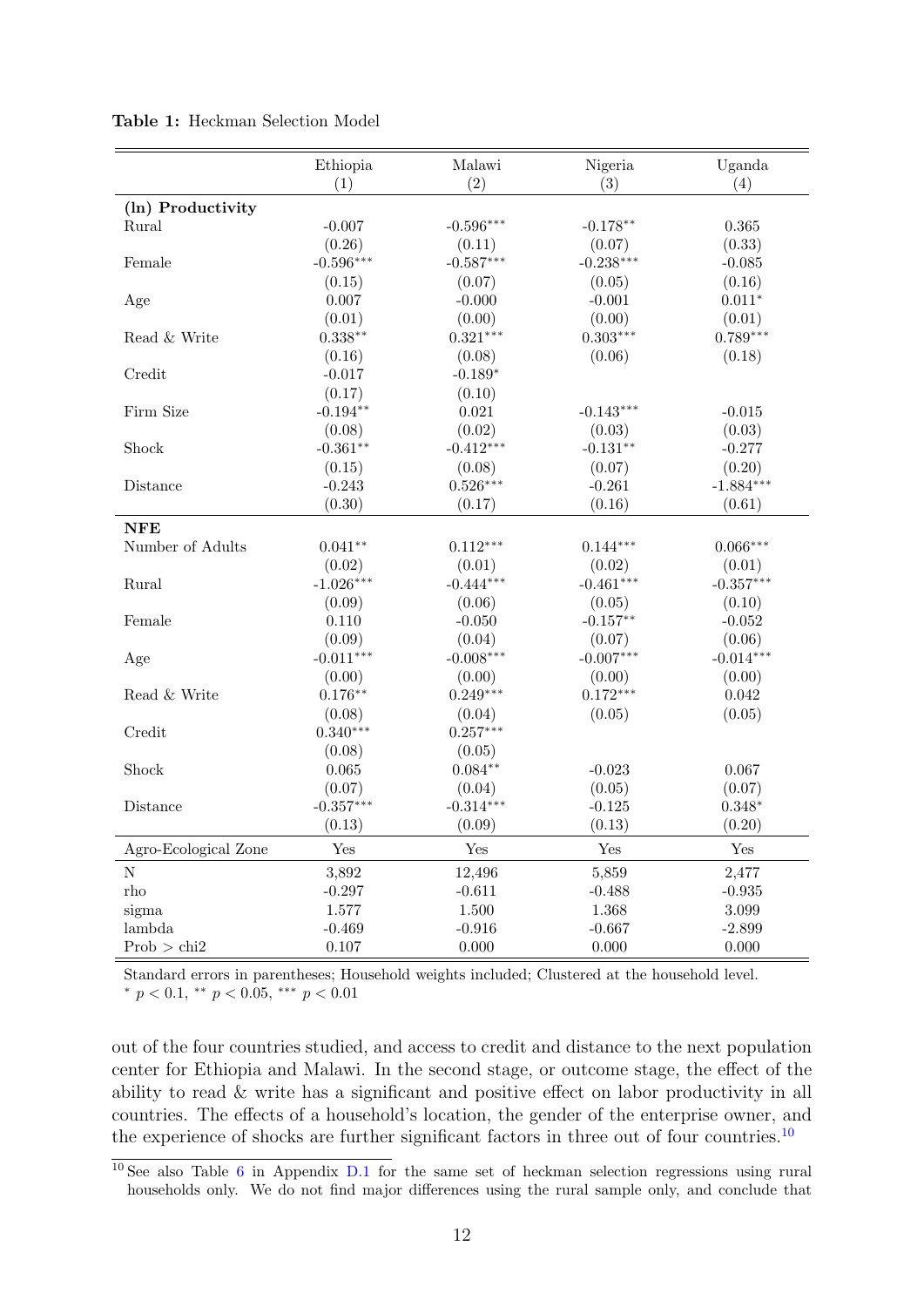### 5.2 Panel Data Analysis

As the last part of our analysis we make use of the availability of panel data to further investigate the determinants of enterprises productivity over time. We estimate panel regressions at the enterprise, household, and community level using data from Nigeria and Uganda, where we introduce fixed effects and time fixed effects.

In Table [2](#page-16-0) the results of the panel analysis are reported. The variable rural shows that location has a significant and negative effect on labor productivity in Nigeria at the enterprise and household level, but no effect in Uganda at all levels. With regard to the individual characteristics, the effect of gender is, as expected, significant in both countries at all levels. If the enterprise owner is female, productivity is significantly lower compared to a male-owned enterprise, holding other factors constant. The interaction term female x married is significant in Uganda at the enterprise level, and has a negative coefficient, suggesting that women might face a different role with respect to her time-use (e.g. unpaid care and household work). The variable age is significant at the enterprise and household level in Nigeria, and at all levels in Uganda, and suggests that older enterprise owners operate more productive enterprises, which can be possibly explained by experience. The effect of education, proxied by the ability to read & write, does not have an impact in most regressions with the exception of Nigeria at the enterprise level, where it is positive. A surprising outcome that we may explain with the fact that most enterprises are rather small household businesses that do not require high skilled enterprise owners in terms of schooling, and where other abilities that can be learned outside of school might be of higher importance for labor productivity. This outcome is still in contrast with the results of the Heckman selection model and demand further research. Finally, the migration status of the enterprise owner does not report significant effects in Uganda.

In terms of household characteristics, we find that the number of adults within a household is not significant in Nigeria, but positive and significant in Uganda at the enterprise and household level, indicating a higher productivity level if households have more adults to rely upon. The effect of shocks is not significant in Uganda, and marginally significant and positive in Nigeria at the enterprise and household level. This outcome stands again in contrast to the results of the Heckman selection model.

In terms of enterprise characteristics, we report that the effect of firm size has a significant and negative outcome for most regressions. As previously discussed, we assume that is outcome might be explained by the lack of information on the time-use of workers. Having taken out credit to expand the business is positive and significant in most regression results, leading to higher labor productivity, as we would expect based on the literature. One interesting and significant variable that is available for Uganda, is months in operation: the more months per year an enterprise operates its business, the higher its labor productivity, possibly reflecting better capacity utilization.

Summarizing the panel data analysis we find various outcomes that are comparable to the results of the Heckman selection model, for example the effect of the variables rural,

both tables report comparable results.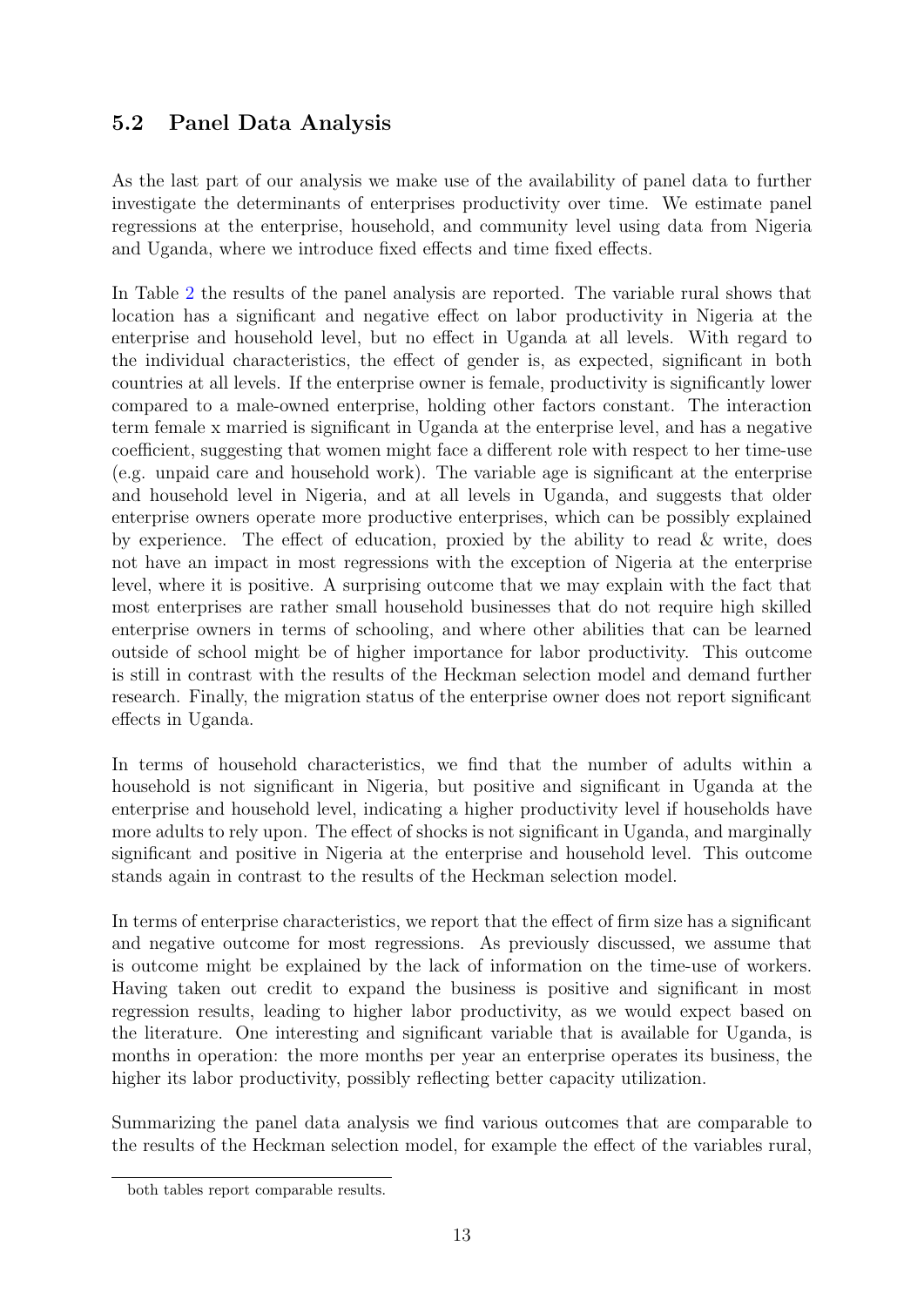| (ln) Productivity   | Nigeria               | Nigeria               | Nigeria          | Uganda               | Uganda              | Uganda             |
|---------------------|-----------------------|-----------------------|------------------|----------------------|---------------------|--------------------|
|                     | Enterprise<br>(1)     | Household<br>(2)      | Community<br>(3) | Enterprise<br>(4)    | Household<br>(5)    | Community<br>(6)   |
|                     | $-0.985***$           | $-0.978***$           | $-0.316$         | $-0.108$             |                     | $-0.341$           |
| Rural               |                       |                       |                  |                      | $\,0.193\,$         |                    |
|                     | (0.25)<br>$-0.715***$ | (0.25)<br>$-0.710***$ | (0.52)           | (0.47)               | (0.48)              | (0.55)             |
| Female              |                       |                       | $-0.538$         | $-0.090$             | $-0.267$            | $-0.161$           |
|                     | (0.12)<br>$0.042***$  | (0.21)<br>$0.048***$  | (0.46)           | (0.25)               | (0.34)<br>$0.059**$ | (0.68)             |
| Age                 |                       |                       | 0.042            | $0.091***$           |                     | 0.114              |
|                     | (0.01)                | (0.02)                | (0.04)           | (0.02)               | (0.03)              | (0.08)             |
| Age <sup>2</sup>    | $-0.000***$           | $-0.000***$           | $-0.001$         | $-0.001***$          | $-0.001**$          | $-0.002*$          |
|                     | (0.00)                | (0.00)                | (0.00)           | (0.00)<br>$0.665***$ | (0.00)              | (0.00)<br>$0.988*$ |
| Married             | $-0.020$              | $-0.202$              | $-0.064$         |                      | $-0.015$            |                    |
|                     | (0.10)                | (0.19)                | (0.39)           | (0.21)               | (0.30)              | (0.55)             |
| Female x Married    | $-0.044$              | 0.116                 | $-0.246$         | $-0.680***$          | $-0.218$            | $-0.758$           |
|                     | (0.12)                | (0.24)                | (0.50)           | (0.26)               | (0.35)              | (0.75)             |
| Read & Write        | $0.103*$              | 0.091                 | $-0.212$         | $-0.174$             | $-0.196$            | 0.323              |
|                     | (0.06)                | (0.09)                | (0.23)           | (0.13)               | (0.15)              | (0.42)             |
| Migration           |                       |                       |                  | 0.135                | 0.033               | $-0.171$           |
|                     |                       |                       |                  | (0.11)               | (0.12)              | (0.32)             |
| Number of Adults    | $-0.030$              | $-0.041$              | $-0.101*$        | $0.097***$           | $0.079***$          | 0.084              |
|                     | (0.04)                | (0.03)                | (0.06)           | (0.03)               | (0.03)              | (0.09)             |
| Shock               | $0.114*$              | $0.105*$              | 0.200            | $-0.057$             | $-0.106$            | $-0.147$           |
|                     | (0.07)                | (0.06)                | (0.16)           | (0.08)               | (0.08)              | (0.26)             |
| Credit              | $0.246***$            | $0.206**$             | $-0.318$         | $0.440***$           | $0.348***$          | $0.643**$          |
|                     | (0.07)                | (0.09)                | (0.27)           | (0.11)               | (0.11)              | (0.28)             |
| Firm Size           | $-0.125***$           | $-0.083**$            | $-0.182***$      | $-0.118***$          | $-0.169***$         | $-0.042$           |
|                     | (0.04)                | (0.04)                | (0.04)           | (0.02)               | (0.02)              | (0.07)             |
| Months in Operation |                       |                       |                  | $0.061***$           | $0.047***$          | $0.069**$          |
|                     |                       |                       |                  | (0.02)               | (0.02)              | (0.03)             |
| Constant            | 8.583***              | 8.537***              | 8.913***         | $8.321***$           | $9.284***$          | 7.227***           |
|                     | (0.25)                | (0.42)                | (1.01)           | (0.64)               | (0.64)              | (1.66)             |
| Time FE             | <b>YES</b>            | <b>YES</b>            | <b>YES</b>       | <b>YES</b>           | <b>YES</b>          | <b>YES</b>         |
| FE                  | <b>YES</b>            | <b>YES</b>            | <b>YES</b>       | <b>YES</b>           | <b>YES</b>          | <b>YES</b>         |
| Female              | 0.000                 | 0.000                 | 0.024            | 0.000                | $0.005\,$           | 0.093              |
| Age                 | 0.000                 | 0.007                 | 0.463            | 0.000                | 0.045               | 0.077              |
| Married             | 0.869                 | 0.495                 | 0.636            | 0.006                | 0.407               | 0.157              |
| ${\bf N}$           | 7,749                 | 5,048                 | 787              | 4,495                | 3,619               | 905                |

<span id="page-16-0"></span>Table 2: Panel Data Analysis

Standard errors in parentheses; Household weights included.

\*  $p < 0.1$ , \*\*  $p < 0.05$ , \*\*\*  $p < 0.01$ 

female, and firm size. However, we also find diverging outcomes as in the case of education and shocks that call for further research. Different to the previous regression model, we use the variable credit to expand the business in the panel data analysis, which has a significant and positive effect on labor productivity. Credit that clearly serves the purpose of expanding the business does show a positive effect on labor productivity, compared to the previously used variable general access to credit.<sup>[11](#page-16-1)</sup>

<span id="page-16-1"></span> $\frac{11}{11}$  See also Table [7](#page-31-0) in Appendix [D.2](#page-31-1) for the same set of panel regressions using rural households only. We do not find major differences using the rural sample only, and conclude that both tables report comparable results.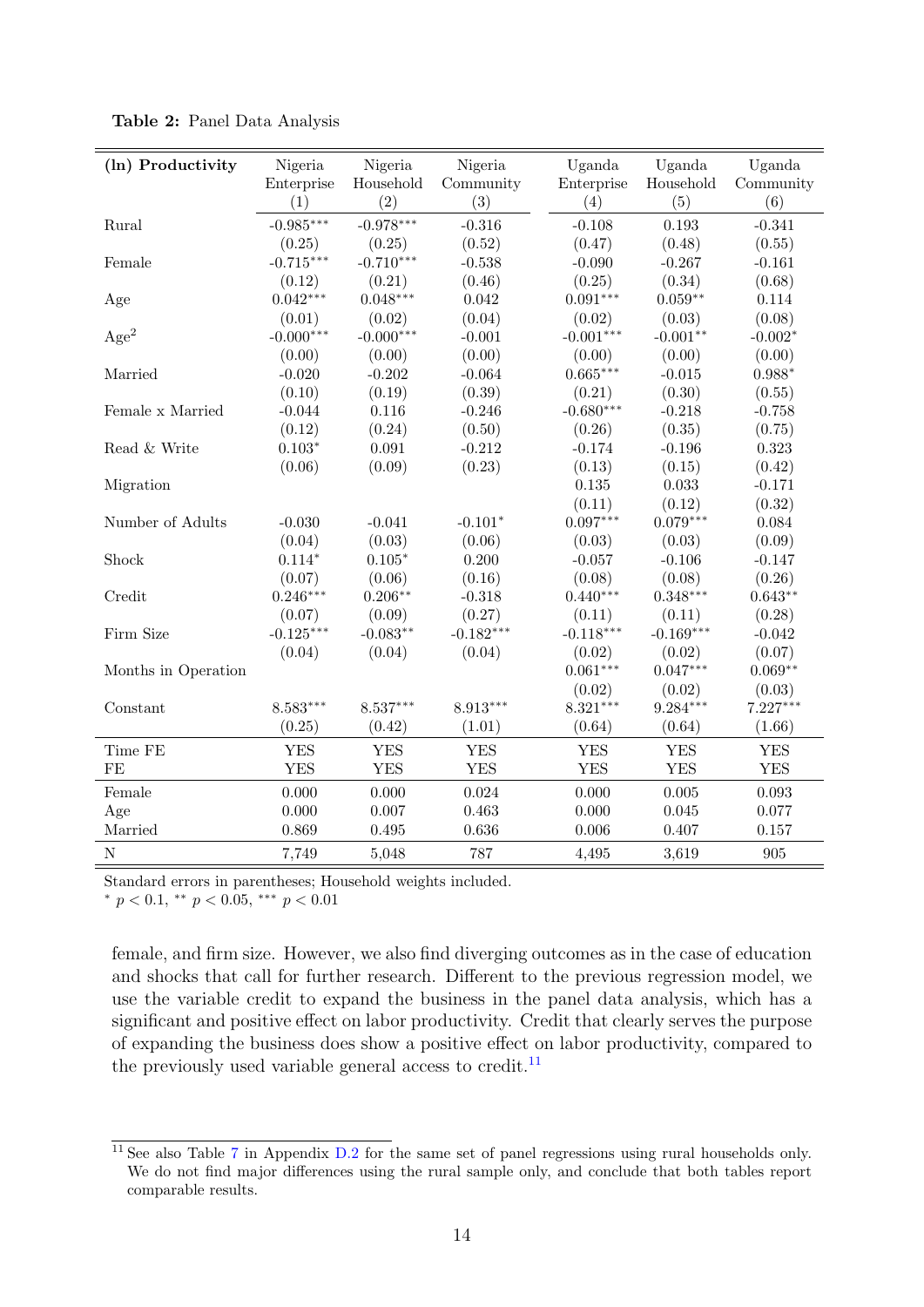## 6 Summary and Concluding Remarks

In this paper we analyze the determinants of labor productivity in rural African enterprises and provide an exploratory overview of this sector using the World Bank's recent LSMS-ISA data set. Our results confirm a link between a household's motivation to operate an enterprise and its subsequent productivity. In the remaining section, we first summarize our findings, before discussing policy implications in the second part.

In the descriptive statistics we find that location, gender, education, and the experience of shocks report diverging levels of labor productivity. Using kernel density estimates, we show that rural non-farm enterprises are on average less productive than their urban counterparts, confirming a widely held "stylized fact". In terms of location, our results also reveal a more complex and nuanced reality. Using data from Uganda, we identify differences in regional productivity and by distance to the nearest population center. Non-farm enterprises located in regions that have been subject to a history of conflict show lower labor productivity. The closer an enterprise is located to an agglomeration, for example a secondary town, the higher its productivity. We also find that femaleowned enterprises are less productive than male-owned enterprises, that literate owners operate more productive enterprises, and that the experience of a shock leads to lower labor productivity.

We further assess labor productivity by estimating two regression models. In the Heckman selection model we find that the ability to read  $\&$  write, a proxy for education, is associated with higher labor productivity, and that the experience of a shock reduces labor productivity. In the majority of the countries we also find that rural enterprises are less productive, but that distance can have opposing effects on productivity. Using panel data from Nigeria and Uganda we establish that non-farm enterprises in rural areas are less productive in Nigeria, but not in Uganda, and that female-owned enterprises are less productive in both countries. The results also indicate that productivity increases with age, a proxy for experience. The variable credit to expand the business is significant and positive in both countries, suggesting that credit for business purposes increases labor productivity over time. We also identify a positive association between the months of enterprise operation and labor productivity.

Our results confirm a link between a household's motivation to operate a non-farm enterprise and its subsequent labor productivity. Enterprises that experience adverse events and might be operated due to necessity, e.g. due to shocks, are less productive than enterprises that might be operated as a result of the household utilizing an opportunity, e.g. market access, education, or access to finance. Labor productivity is also higher if enterprises operate throughout the year, most likely due to better capacity utilization.

While we recognize that the data reflects a difficult business environment for enterprises in rural Africa, we also conclude that improvements in employment creation and welfare are feasible if well-designed policies are implemented to support non-farm entrepreneurship. We therefore recommend a set of policy implications to improve these business conditions: on the one hand policies that have the potential to increase labor productivity, on the other hand policies that prevent enterprises from stopping enterprise operations. With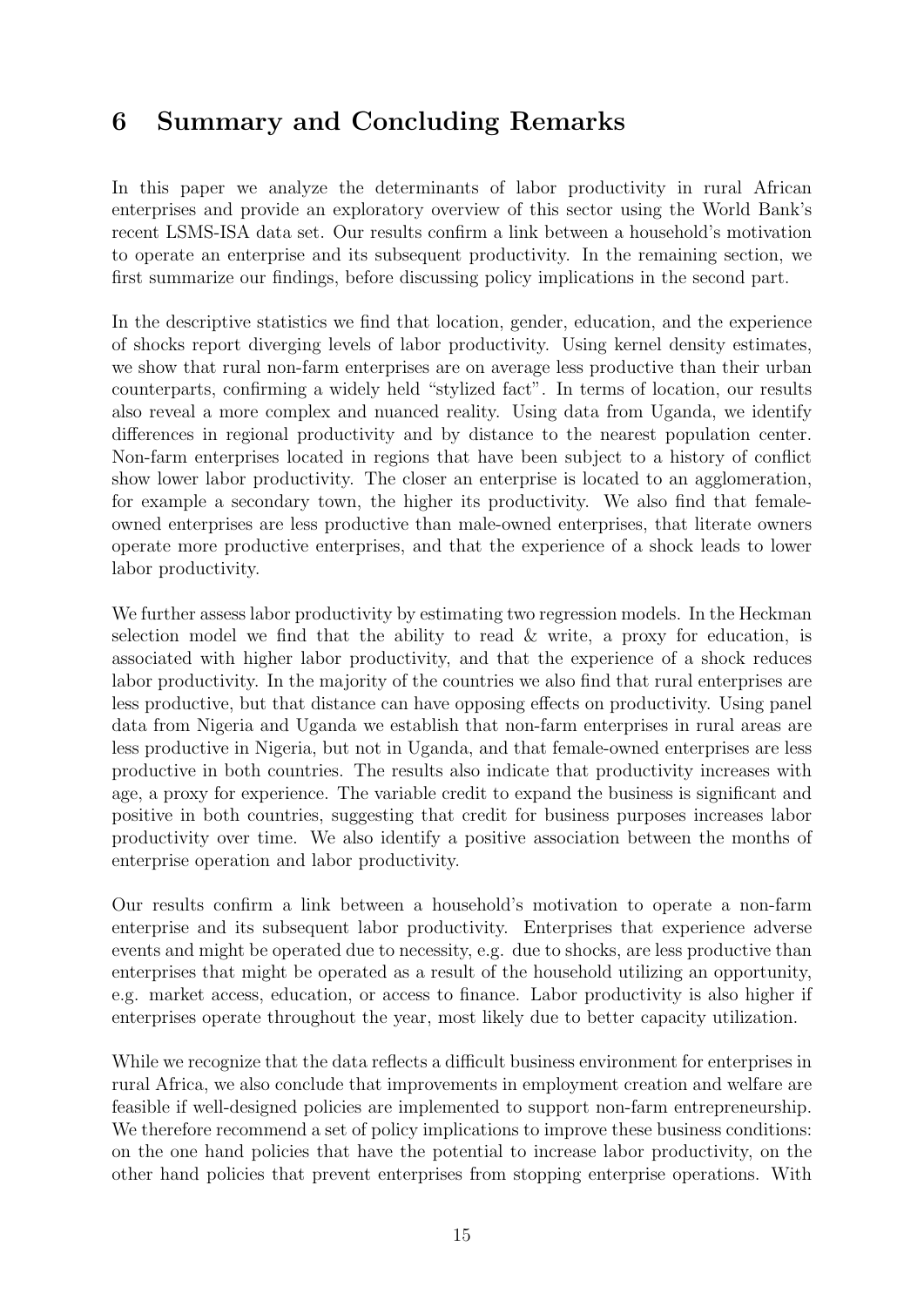regard to the former, we suggest policies that support the enterprise owner or manager, such as education and training, or access to credit to expand business activities. With regard to the latter, we suggest policies that cushion shocks and protect households from negative external events, for example micro-insurance schemes or social protection policies. If policies are considered that tackle the difficulties from both angles (support entrepreneurs and shield households from detrimental events), they could have the potential to boost labor productivity, which in turn is expected to lead to higher survival rates and employment creation in rural Africa.

Our paper provides a first, explorative analysis of labor productivity in rural African enterprises, but calls for more and better research in this area. One of the principal shortcomings of the current analysis is due to data availability. While the LSMS-ISA database offers a rich data set, including a separate section on non-farm entrepreneurship, we face a number of data challenges. First, the differences in the questionnaires among the countries studied only allows for limited comparability, as certain variables or formulation of questions can be found in one, but not in the other questionnaire. Second, our measure of productivity is partial and imprecise. And third, useful variables and information are lacking and therefore limiting us in our analysis. For example the possibility to match the type of business activity with enterprise information, or more detailed information of enterprises that stopped operating in order to conduct survival analysis. More and better data needs to be collected for a more exhaustive and in-depth analysis of the non-farm enterprise sector. Given the need for rural employment, poverty reduction and welfare improvements, faster productivity growth has the potential to facilitate structural transformation in Africa. The benefits of obtaining improved data on rural non-farm enterprises may be worth the effort.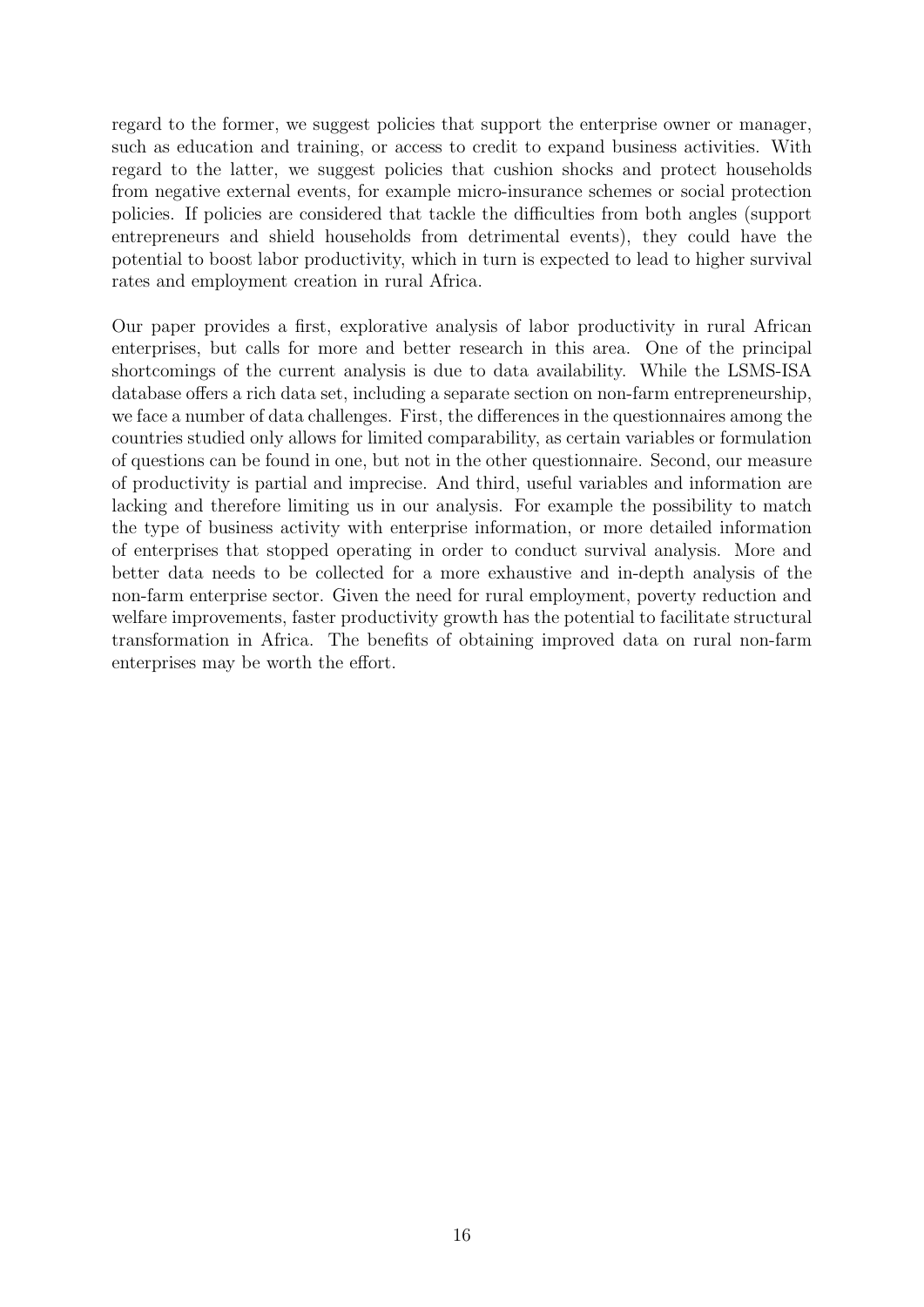## Acknowledgement

We are particularly grateful to Luc Christiaensen for his inspiration, many stimulating discussions, and useful comments. We also wish to thank Richard Bluhm, Brian Dillon, Jonathan Kaminski, Amparo Palacios-López, Bob Rijkers, Omar Rodríguez-Torres, Alberto Zezza, and other participants at workshops and conferences in Brussels, Lima, Lusaka, Maastricht, Paris and Washington DC. We gratefully acknowledge the comments of an anonymous reviewer. The usual disclaimer applies.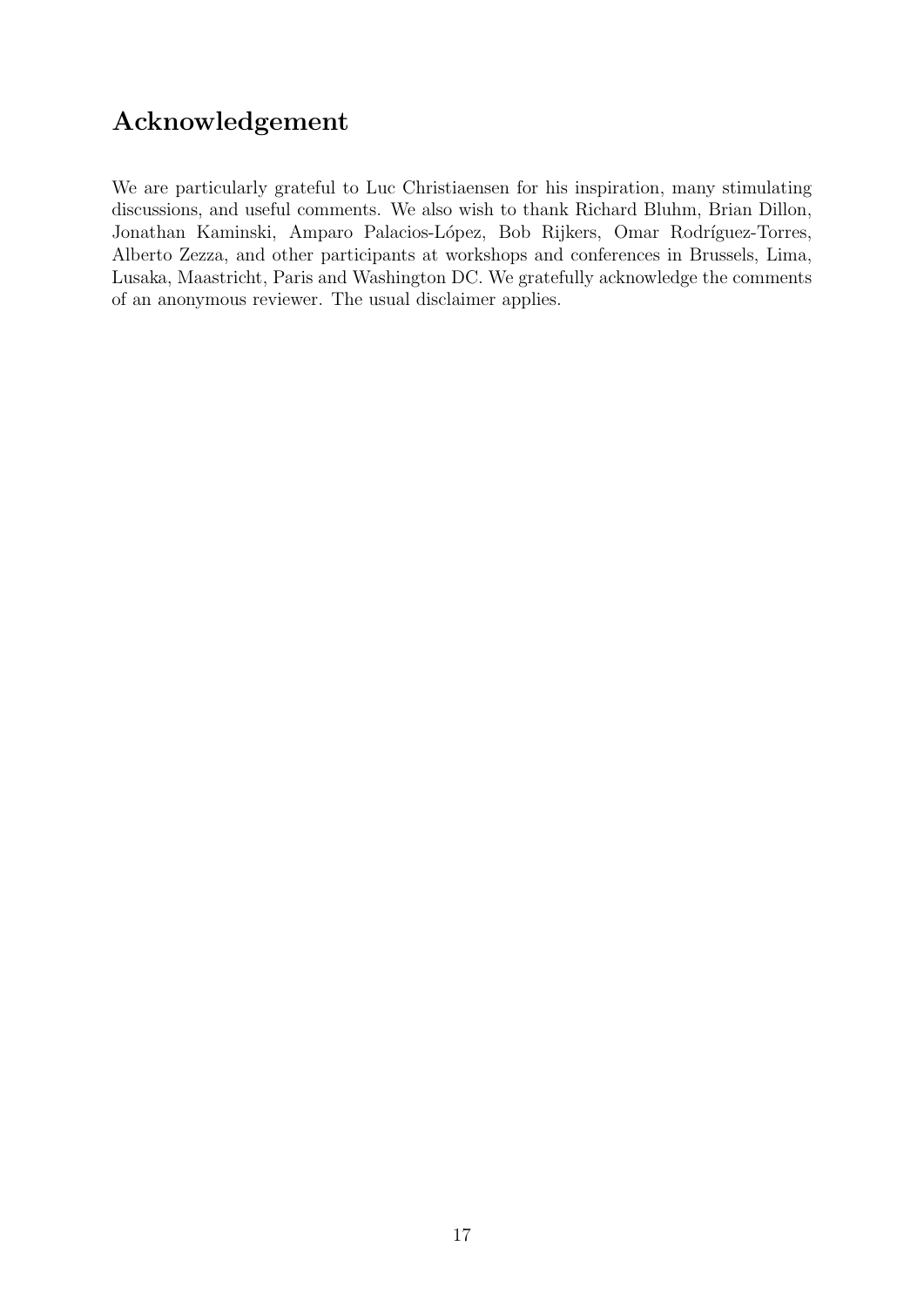### References

- <span id="page-20-0"></span>Alene, A. (2010). Productivity Growth and the Effects of R&D in African Agriculture. Agricultural Economics, 41 (3-4):223–238.
- <span id="page-20-5"></span>Ali, M. and Peerlings, J. (2011). Value Added of Cluster Membership for Micro Enterprises of the Handloom Sector in Ethiopia. World Development, 39 (3):363–374.
- <span id="page-20-6"></span>Alsos, G., Carter, S., and Llunggren, E. (2013). Entrepreneurial Families and Households. ERC Research Paper No.10.
- <span id="page-20-3"></span>Amin, M. (2011). Labor Productivity, Firm-Size and Gender: The Case of Informal Firms in Argentina and Peru. Enterprise Note No. 22, The World Bank.
- <span id="page-20-9"></span>Arnold, J., Mattoo, A., and Narciso, G. (2006). Services Inputs and Firm Productivity in Sub-Saharan Africa: Evidence from Firm-Level Data. World Bank Policy Research Working Paper No. 4048, Washington DC: The World Bank.
- <span id="page-20-13"></span>Blattmann, C., Fiala, N., and Martinez, S. (2014). Generating Skilled Self-Employment in Developing Countries: Experimental Evidence from Uganda. Quarterly Journal of Economics, 129 (2):697–752.
- <span id="page-20-1"></span>Block, S. (2010). The Decline and Rise of Agricultural Productivity in Sub-Saharan Africa since 1961. NBER Working Paper No. 16481.
- <span id="page-20-2"></span>Bloom, N. and Reenen, J. V. (2010). Why do Management Practices differ across Firms and Countries? Journal of Economic Perspectives, 24 (1):203–224.
- <span id="page-20-4"></span>Bloom, N., Schankerman, M., and Reenen, J. V. (2013). Identifying Technology Spillovers and Product Market Rivalry. Econometrica, 81 (4):1347–1393.
- <span id="page-20-14"></span>Brueck, T., Naudé, W., and Verwimp, P. (2013). Business under Fire: Entrepreneurship and Violent Conflict in Developing Countries. Journal of Conflict Resolution, 57(1):3– 19.
- <span id="page-20-12"></span>Christiaensen, L., Weerdt, J., and Todo, Y. (2013). Urbanization and Poverty Reduction: the Role of Rural Diversification and Secondary Towns. Agricultural, 44(4-5):435–447.
- <span id="page-20-7"></span>Dercon, S. (2009). Rural Poverty: Old Challenges in New Contexts. World Bank Research Observer, 24(1):1–28.
- <span id="page-20-11"></span>Dethier, J., Hirn, M., and Straub, S. (2010). Explaining Enterprise Performance in Developing Countries with Business Climate Survey Data. World Bank Research Observer, 26:258–309.
- <span id="page-20-8"></span>Dollar, D., Hallword-Driemeier, M., and Mengistae, T. (2005). Investment Climate and Firm Performance in Developing Countries. Economic Development and Cultural Change, 54  $(1):1-31$ .
- <span id="page-20-10"></span>Eifert, B., Gelb, A., and Ramachandran, V. (2008). The Cost of Doing Business in Africa: Evidence from Enterprise Survey Data. World Development, 36 (9):1531–1546.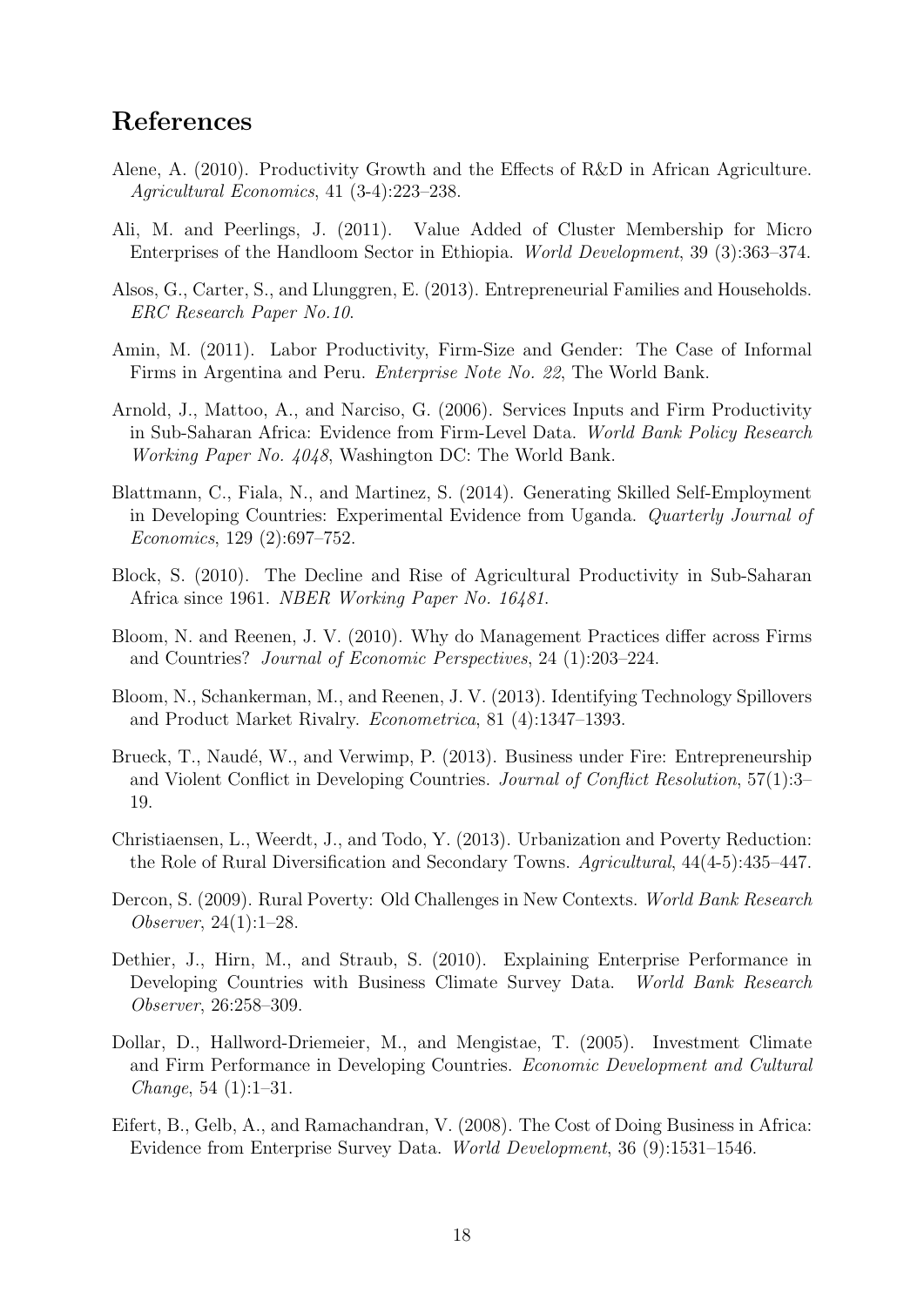- <span id="page-21-15"></span>Espeland, R. (2007). When Neighbours Become Killers: Ethnic Conflict and Communal Violence in Western Uganda. CMI Working Paper 2007, 3.
- <span id="page-21-11"></span>Foster, L., Haltiwanger, J., and Syverson, C. (2008). Reallocation, Firm Turnover, and Efficiency: Selection on Productivity and Profitability? American Economic Review, 98 (1):394–425.
- <span id="page-21-2"></span>Fox, L., Haines, G., Munoz, J., and Thomas, A. (2013). Africa's Got Work to Do: Employment Prospects in the New Century. IMF Working Paper No. 13.
- <span id="page-21-3"></span>Fox, L. and Pimhidzai, O. (2013). Household Non-Farm Enterprises and Structural Transformation: Evidence from Uganda. Paper presented at the UNU-WIDER Conference on Inclusive Growth in Africa, Helsinki.
- <span id="page-21-4"></span>Fox, L. and Sohnesen, T. (2013). Household Enterprises in Mozambique: Key to Poverty Reduction but not on the Development Agenda? Policy Research Working Paper No. 6570. Washington DC: The World Bank.
- <span id="page-21-14"></span>Frazer, G. (2005). Which Firms Die? A Look at Manufacturing Firm Exit in Ghana. Economic Development and Cultural Change, 53 (3):585–617.
- <span id="page-21-1"></span>Haggblade, S., Hazell, P., and Reardon, T. (2010). The Rural Non-Farm Economy: Prospects for Growth and Poverty Reduction. World Development, 38 (10):14291441.
- <span id="page-21-12"></span>Janvry, A. D. and Sadoulet, E. (2006). Poverty, Inequality and Development, chapter Progess in the Modelling of Rural Households. Springer.
- <span id="page-21-8"></span>Kinda, T., Plane, P., and Veganzones-Veroudakis, M. (2011). Firm Productivity and Investment Climate in Developing Countries: How Does the Middle East and North Africa Perform? CERDI Etudes et Documents, 26.
- <span id="page-21-13"></span>Loening, J., Rijkers, B., and Söderbom, M. (2008). Nonfarm Microenterprise Performance and the Investment Climate: Evidence from Rural Ethiopia. Policy Research Working Paper No. 4577, page Washington DC: The World Bank.
- <span id="page-21-9"></span>Martin, P., Mayer, J., and Mayneris, F. (2011). Spatial Concentration and Plant-Level Productivity in France. Journal of Urban Economics, 69:182–195.
- <span id="page-21-7"></span>Moretti, E. (2004). Workers Education, Spillovers, and Productivity: Evidence from Plant-Level Production Functions. American Economic Review, 94 (3):656–690.
- <span id="page-21-0"></span>Nagler, P. and Naudé, W. (2014). Non-Farm Entrepreneurship in Rural Africa: Patterns and Determinants. IZA Discussion Paper No. 8008.
- <span id="page-21-10"></span>Nichter, S. and Goldmark, L. (2009). Small Firm Growth in Developing Countries. World Development, 37 (9):1435–1464.
- <span id="page-21-5"></span>Oseni, G. and Winters, P. (2009). Rural Nonfarm Activities and Agricultural Crop Production in Nigeria. Agricultural Economics, 40 (2):189–201.
- <span id="page-21-6"></span>Owoo, N. and Naudé, W. (2014). Non-Farm Enterprise Performance and Spatial Autocorrelation in Rural Africa: Evidence from Ethiopia and Nigeria. IZA Discussion Paper No. 8295.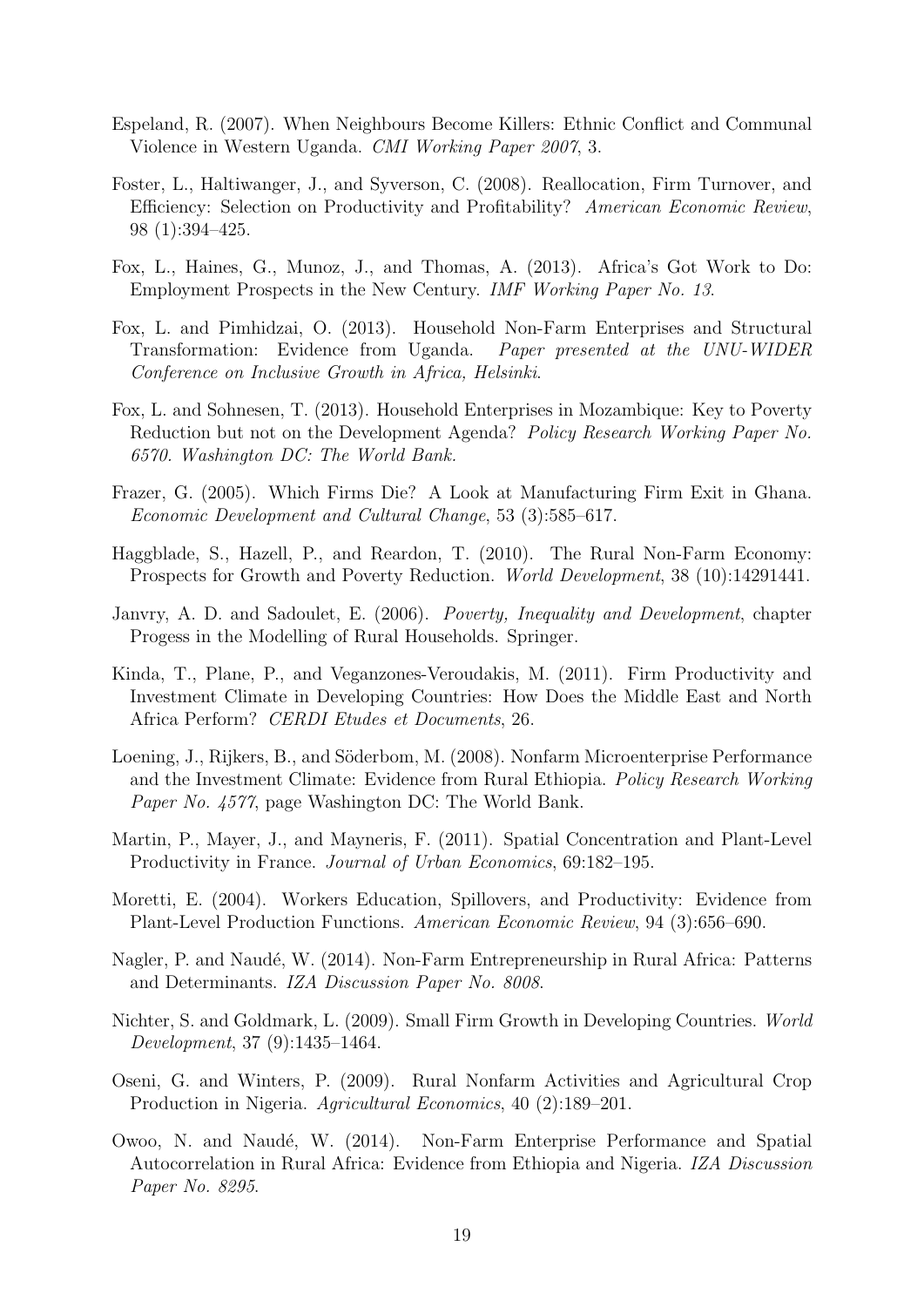- <span id="page-22-12"></span>Palacios-López, A. and López, R. (2014). Gender Differences in Agricultural Productivity: The Role of Market Imperfections. Working Paper No. 164061, University of Maryland, Department of Agricultural and Resource Economics.
- <span id="page-22-0"></span>Rijkers, B. and Costa, R. (2012). Gender and Rural Non-Farm Entrepreneurship. World Development, 40 (12):2411–2426.
- <span id="page-22-9"></span>Rijkers, B., Söderbom, M., and Loening, J. (2010). A Rural-Urban Comparison of Manufacturing Enterprise Performance in Ethiopia. World Development, 38 (9):1278– 1296.
- <span id="page-22-8"></span>Rosenzweig, M. and Binswanger, H. (1993). Wealth, Weather, Risk and the Composition and Profitability of Agricultural Investments. Economic Journal, 103(2):56–78.
- <span id="page-22-7"></span>Sabates-Wheeler, R., Lind, J., and Hoddinott, J. (2013). Implementing Social Protection in Agro-Pastoralist and Pastoralist Areas: How Local Distribution Structures Moderate PSNP Outcomes in Ethiopia. World Development, 50:1–12.
- <span id="page-22-4"></span>Saliola, F. and Seker, M. (2011). Total Factor Productivity across the Developing World. Enterprise Note No. 23, The World Bank.
- <span id="page-22-5"></span>Singh, I., Squire, L., and Strauss, J., editors (1986). Agricultural Household Models: Extensions, Applications and Policy. Johns Hopkins University Press.
- <span id="page-22-10"></span>Söderbom, M. and Teal, F. (2004). Size and Efficiency in African Manufacturing Firms: Evidence from Firm-Level Panel Data. Journal of Development Economics, 73 (1):369– 394.
- <span id="page-22-11"></span>Söderbom, M., Teal, F., and Harding, A. (2006). The Determinants of Survival among African Manufacturng Firms. Economic Development and Cultural Change, 54 (3):533– 555.
- <span id="page-22-2"></span>Syverson, C. (2011). What Determines Productivity? Journal of Economic Literature, 49 (2):326–365.
- <span id="page-22-6"></span>Taylor, J. and Adelman, I. (2003). Agricultural Household Models: Genesis, Evolution, and Extensions. Review of Economics of the Household, 1(1):33–58.
- <span id="page-22-3"></span>van Biesebroeck, J. (2005). Exporting Raises Productivity in Sub-Saharan Manufacturing Firms. Journal of International Economics, 67 (2):373–391.
- <span id="page-22-1"></span>Wennberg, K. and Lindqvist, G. (2010). The Effect of Clusters on the Survival and Performance of New Firms. Small Business Economics, 34 (3):221–241.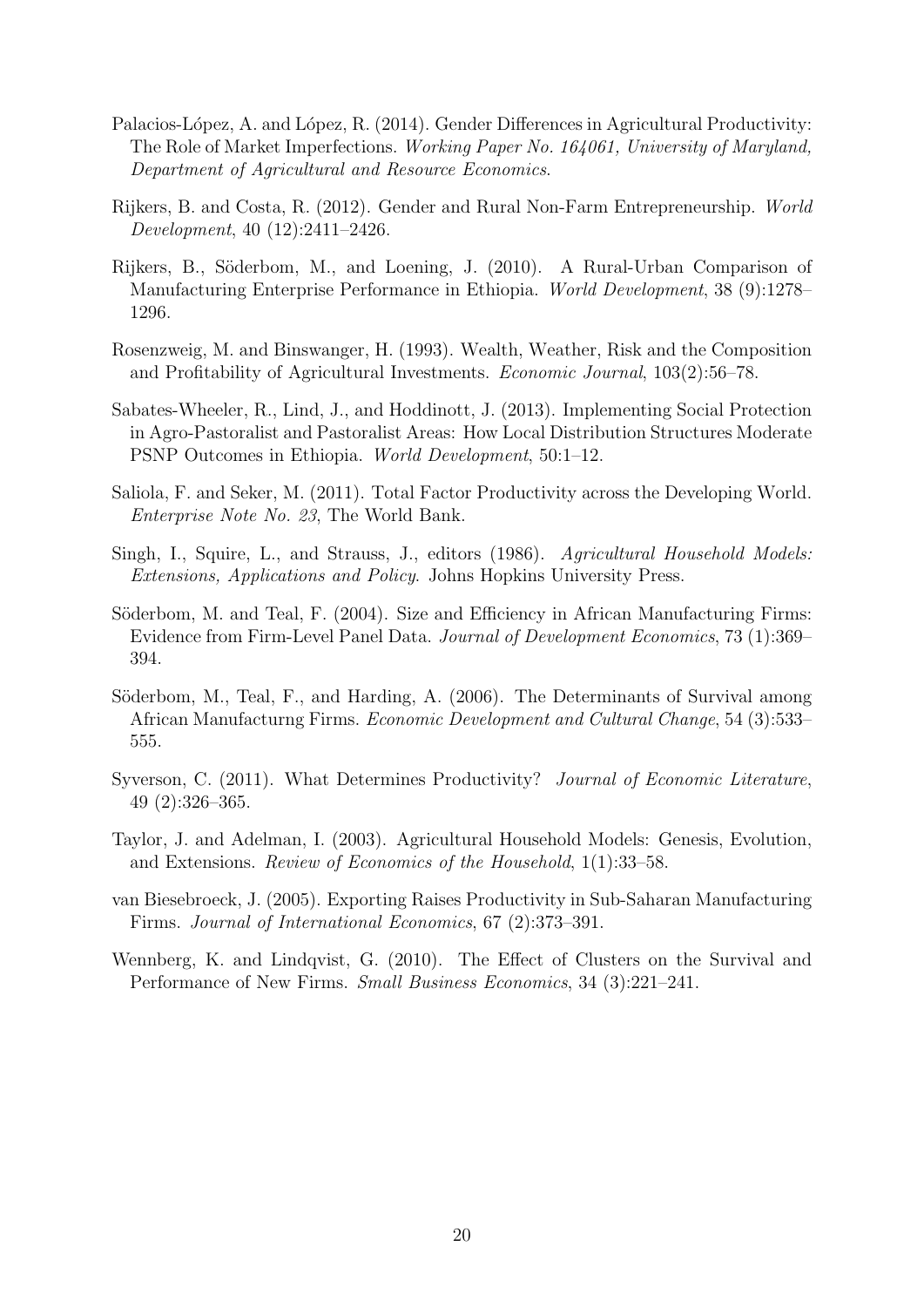## A Appendix: Data Manipulation

#### All Estimates

We replace the age of the household head or enterprise owner with the median age in case the age variable is missing, below 15, or above 99. This happens however only for very few observations.

#### Panel Data Analysis

Households are visited and interviewed during the first survey round, and households operating a non-farm enterprise are registered in the respective section. Due to the panel design, the same households are visited again in the consecutive survey rounds. If a household of the previous round is no longer operating an enterprise, the household is still registered in the respective section, but does not fill out the questions on nonfarm entrepreneurship. Therefore it is possible to identify the enterprises that were discontinued since the last survey round if the enterprises can clearly be tracked over the waves. If not, it is possible to know the number of enterprises that were discontinued. In Uganda, various "empty" observations in follow-up surveys do not have observations in the previous survey round(s), and we decide to exclude these observations, as it is not clear what kind of information they present, if they are discontinued enterprises or false observations. We delete 82 out of 7,985 observations, resulting in a final database of 7,903 enterprises for the panel data analysis. We do not encounter this issue in Nigeria.

Further data manipulation includes the following: prices are inflation deflated to prices of the first survey round of the respective country, using the IMF's inflation index of average consumer prices (percentage change). Furthermore prices are "winsorized" at 1 percent. We also "winsorize" the number of employees at 1 percent. We further replace a few outlier values, for example if the months in operation exceeded 12 months.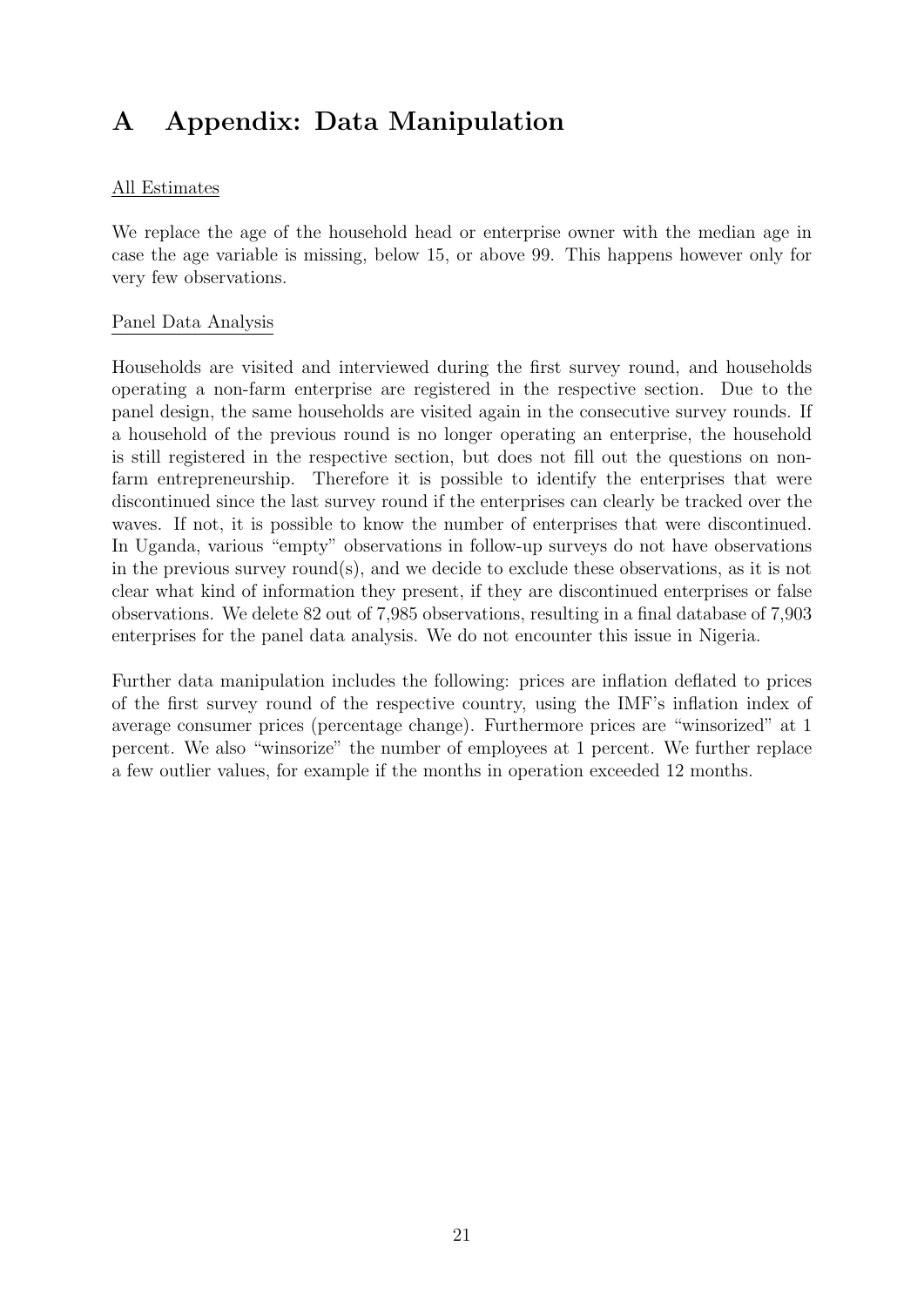## <span id="page-24-1"></span>B Appendix: Productivity Dispersal

<span id="page-24-0"></span>Figure 3: Productivity Dispersal by Gender



kernel = epanechnikov, bandwidth = 0.2636

kernel = epanechnikov, bandwidth = 0.4108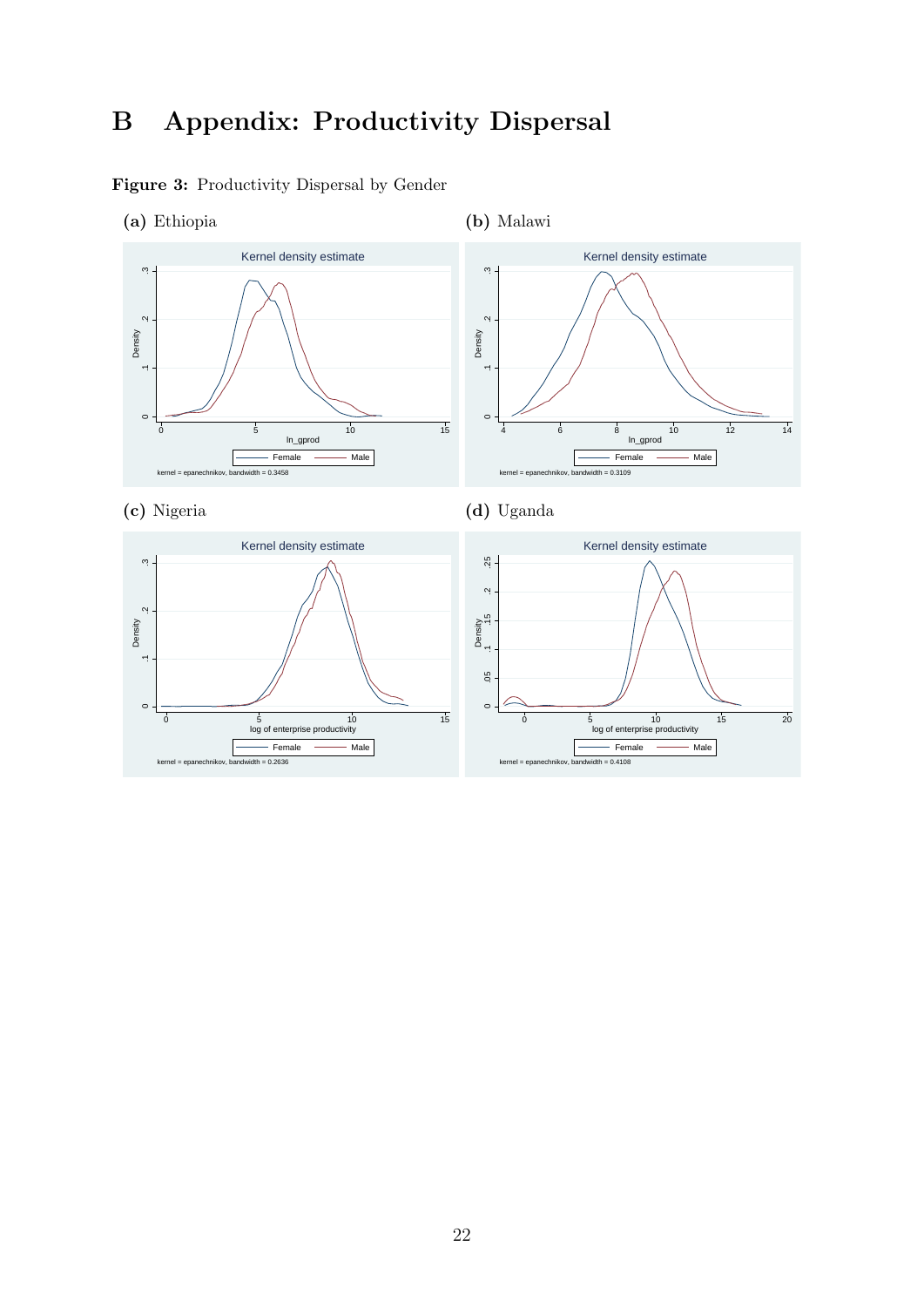

kernel = epanechnikov, bandwidth = 0.2539

kernel = epanechnikov, bandwidth = 0.3820

<span id="page-25-0"></span>Figure 4: Productivity Dispersal by Ability to Read & Write

#### (a) Ethiopia

#### (b) Malawi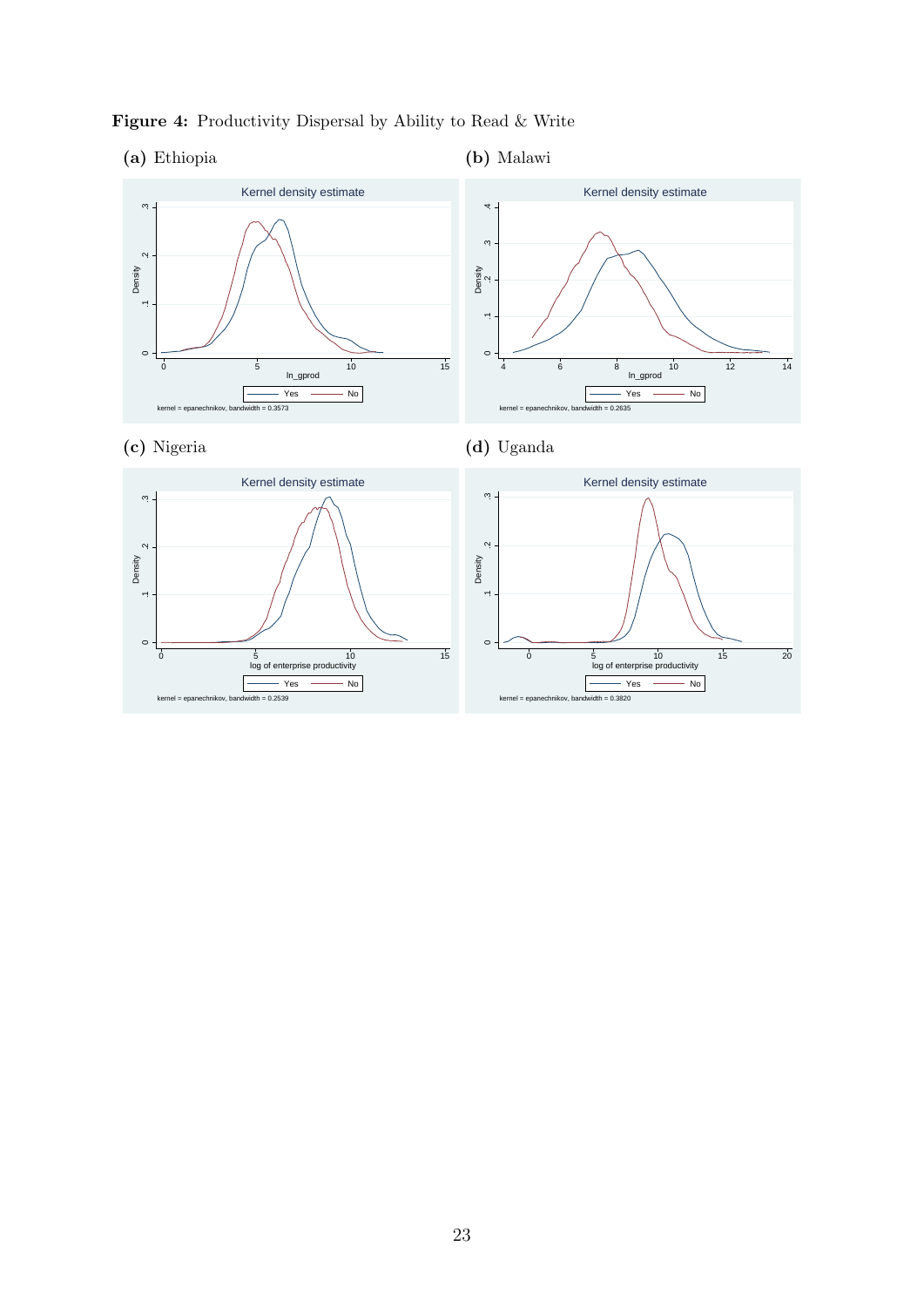

<span id="page-26-0"></span>Figure 5: Productivity Dispersal by Shock Experience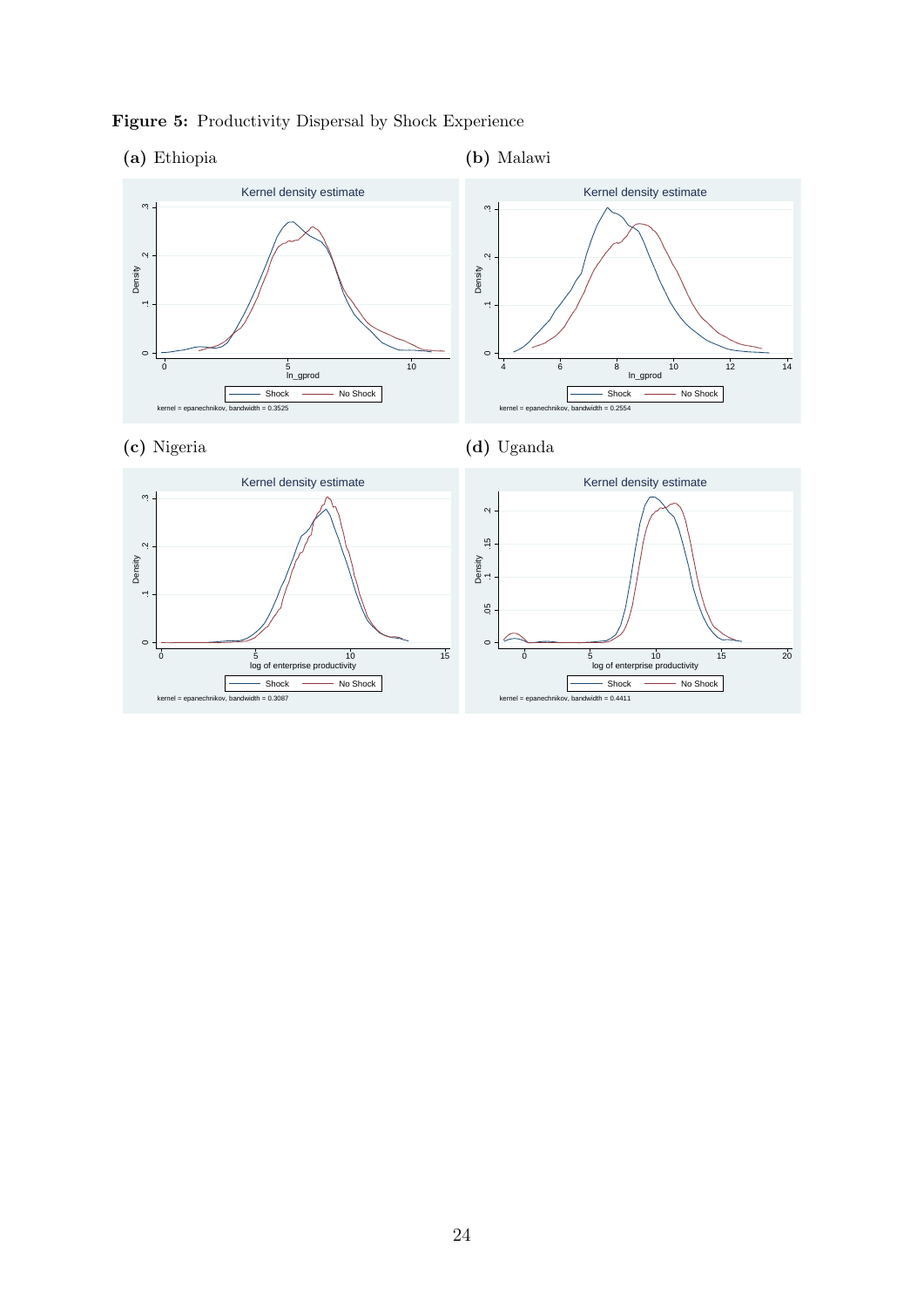# C Appendix: Summary Statistics

## <span id="page-27-0"></span>C.1 Heckman Selection Model

|  |  |  | Table 3: Summary Statistics - Heckman Selection Model |  |  |
|--|--|--|-------------------------------------------------------|--|--|
|--|--|--|-------------------------------------------------------|--|--|

|                                   | Ethiopia |       |        |        | Malawi |        |
|-----------------------------------|----------|-------|--------|--------|--------|--------|
|                                   | Obs      | Mean  | St Dev | Obs    | Mean   | St Dev |
| <b>Individual Characteristics</b> |          |       |        |        |        |        |
| Household Head                    |          |       |        |        |        |        |
| Female                            | 4,150    | 0.25  | 0.43   | 12,506 | 0.24   | 0.43   |
| Age                               | 4,146    | 43.96 | 15.64  | 12,506 | 42.08  | 16.07  |
| Read & Write                      | 4,131    | 0.41  | 0.49   | 12,506 | 0.68   | 0.47   |
| Enterprise Owner                  |          |       |        |        |        |        |
| Female                            | 1,344    | 0.51  | 0.50   | 2,802  | 0.38   | 0.48   |
| Age                               | 1,342    | 35.76 | 12.60  | 2,802  | 37.06  | 12.22  |
| Read & Write                      | 1,336    | 0.48  | 0.50   | 2,802  | 0.77   | 0.42   |
| <b>Household Characteristics</b>  |          |       |        |        |        |        |
| Number of Adults                  | 4,159    | 4.13  | 2.16   | 12,506 | 2.47   | 1.22   |
| Rural                             | 4,159    | 0.86  | 0.34   | 12,506 | 0.81   | 0.39   |
| Credit                            | 4,087    | 0.25  | 0.42   | 12,506 | 0.13   | 0.34   |
| Shock                             | 4,159    | 0.47  | 0.50   | 12,505 | 0.69   | 0.46   |
| Distance                          | 4,159    | 0.41  | 0.34   | 12,506 | 0.34   | 0.23   |
| <b>Enterprise Characteristics</b> |          |       |        |        |        |        |
| Firm Size                         | 1,470    | 2.25  | 1.86   | 2,809  | 2.59   | 1.73   |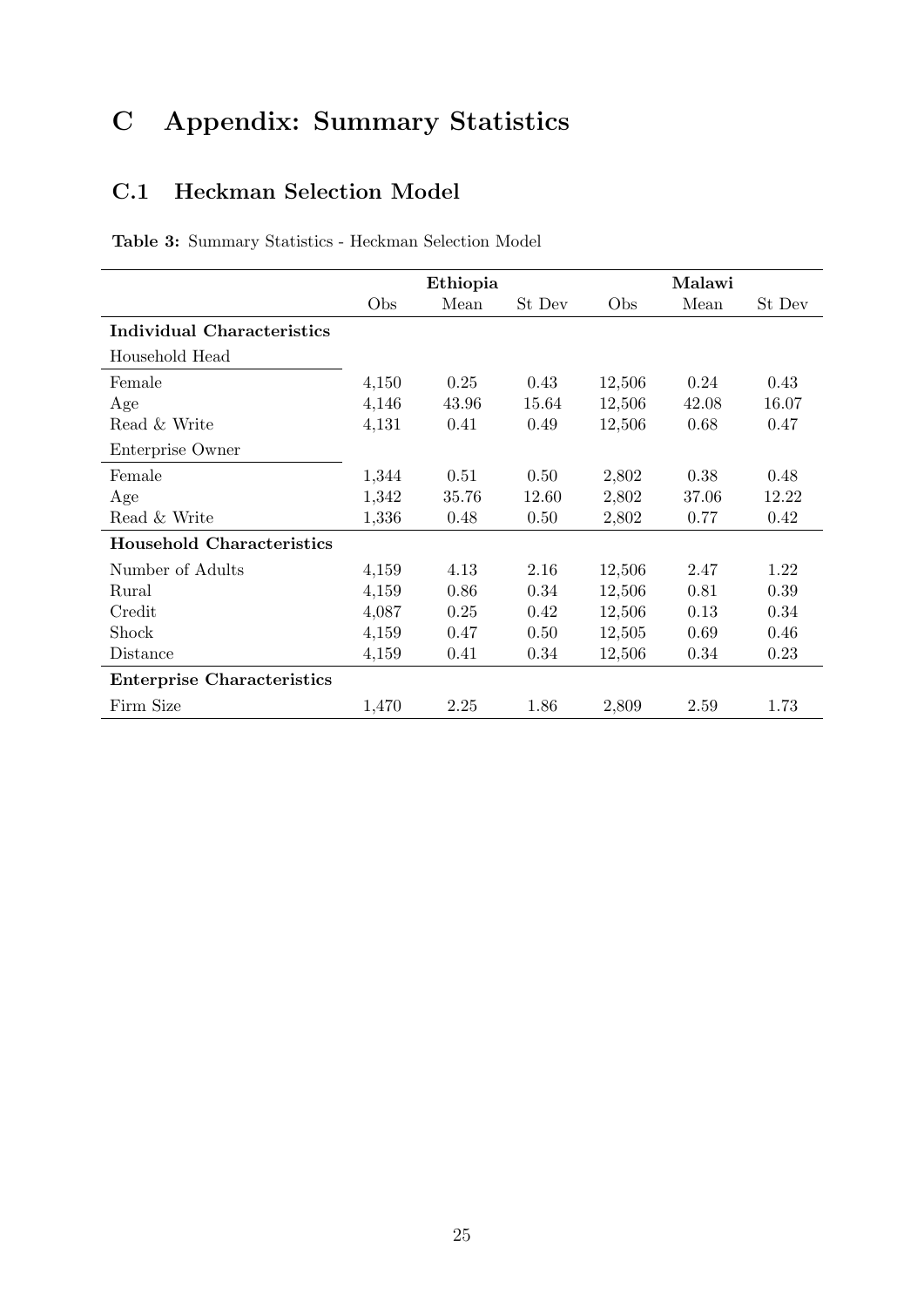|                                   | Nigeria |       |        | Uganda |       |        |  |
|-----------------------------------|---------|-------|--------|--------|-------|--------|--|
|                                   | Obs     | Mean  | St Dev | Obs    | Mean  | St Dev |  |
| <b>Individual Characteristics</b> |         |       |        |        |       |        |  |
| Household Head                    |         |       |        |        |       |        |  |
| Female                            | 6,555   | 0.13  | 0.33   | 3,508  | 0.29  | 0.46   |  |
| Age                               | 6,537   | 49.36 | 14.81  | 3,506  | 45.68 | 14.76  |  |
| Read & Write                      | 6,543   | 0.64  | 0.48   | 3,395  | 0.66  | 0.47   |  |
| Enterprise Owner                  |         |       |        |        |       |        |  |
| Female                            | 4,364   | 0.57  | 0.50   | 1,909  | 0.52  | 0.50   |  |
| Age                               | 4,358   | 40.86 | 13.84  | 1,907  | 39.90 | 12.50  |  |
| Read & Write                      | 4,354   | 0.63  | 0.48   | 1,895  | 0.74  | 0.44   |  |
| <b>Household Characteristics</b>  |         |       |        |        |       |        |  |
| Number of Adults                  | 6,555   | 3.35  | 1.89   | 3,508  | 4.10  | 2.51   |  |
| Rural                             | 6,558   | 0.66  | 0.47   | 3,511  | 0.76  | 0.43   |  |
| Shock                             | 6,558   | 0.31  | 0.46   | 3,444  | 0.46  | 0.50   |  |
| Distance                          | 6,558   | 0.20  | 0.20   | 3,102  | 0.22  | 0.19   |  |
| <b>Enterprise Characteristics</b> |         |       |        |        |       |        |  |
| Firm Size                         | 4,318   | 2.24  | 1.57   | 1,525  | 3.14  | 1.89   |  |
|                                   |         |       |        |        |       |        |  |

Table 4: Summary Statistics - Heckman Selection Model

## Definition of Variables for the Heckman Selection Model

| Female                | 1 if female.                                                      |
|-----------------------|-------------------------------------------------------------------|
| Age                   | In Years.                                                         |
| Read & Write          | 1 if individual can read and write in any language.               |
| Number of Adults      | Number of adults age 15 or older in the household.                |
| Rural                 | 1 if household is located in a rural area.                        |
| Credit                | 1 if household has access to credit. This variable is defined as  |
|                       | general access to credit, and does not further specify for which  |
|                       | purpose the household used it.                                    |
| Shock                 | 1 if household experienced a shock. Shocks can be idiosyncratic   |
|                       | (e.g. death or illness of a household member), related to prices  |
|                       | (e.g. increase in the price level of certain goods and services), |
|                       | related to agriculture (e.g. droughts or floods), or other types  |
|                       | of shocks (not further specified in the questionnaire).           |
| Distance              | Defined as distance to next population center of $20,000$ or more |
|                       | inhabitants, in 100's of km.                                      |
| Firm Size             | Number of workers in the enterprise.                              |
| Agro-Ecological Zones | Tropic-warm or tropic-cool, combined with different               |
|                       | precipitation levels: arid, semi arid, sub humid, humid.          |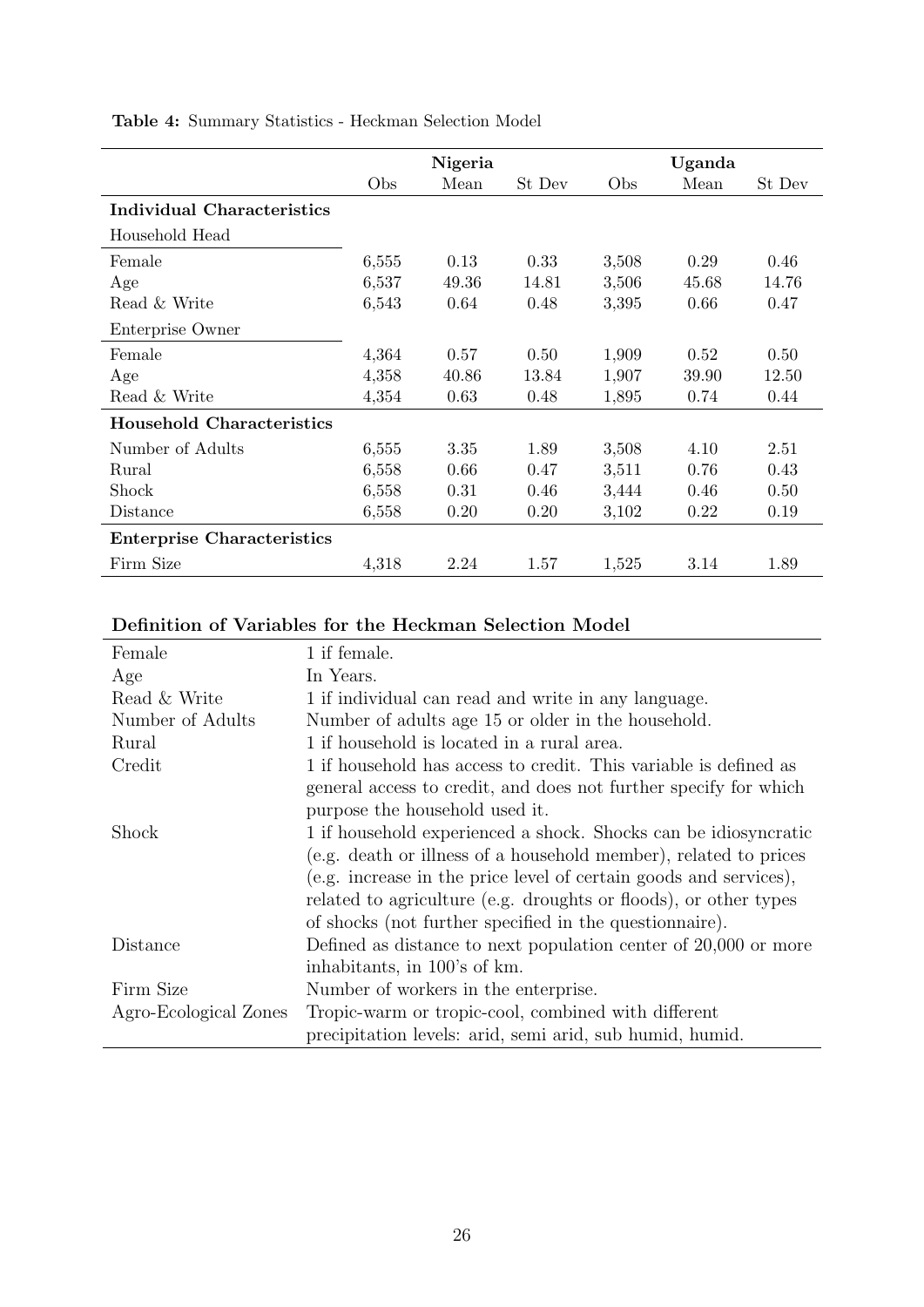## <span id="page-29-0"></span>C.2 Panel Data Analysis

|                                   | Nigeria |      |        | Uganda |      |        |
|-----------------------------------|---------|------|--------|--------|------|--------|
|                                   | Obs     | Mean | St Dev | Obs    | Mean | St Dev |
| Individual Characteristics        |         |      |        |        |      |        |
| Female                            | 8,715   | 0.56 | 0.50   | 4,686  | 0.49 | 0.50   |
| Age                               | 8,711   | 2.96 | 0.99   | 4,684  | 2.83 | 0.98   |
| Read & Write                      | 8,687   | 0.64 | 0.48   | 4,530  | 0.75 | 0.43   |
| Migration                         |         |      |        | 4,796  | 0.64 | 0.48   |
| <b>Household Characteristics</b>  |         |      |        |        |      |        |
| Rural                             | 8,715   | 0.62 | 0.49   | 4,795  | 0.71 | 0.45   |
| Number of Adults                  | 8,715   | 3.90 | 2.15   | 4,686  | 3.71 | 2.16   |
| Shock                             | 8,715   | 0.24 | 0.43   | 4,796  | 0.48 | 0.50   |
| <b>Enterprise Characteristics</b> |         |      |        |        |      |        |
| Credit                            | 8,666   | 0.08 | 0.26   | 4,785  | 0.12 | 0.33   |
| Firm Size                         | 8,715   | 2.21 | 2.06   | 4,796  | 4.04 | 2.28   |
| Months in Operation               |         |      |        | 4,779  | 9.59 | 3.49   |

Table 5: Summary Statistics - Panel Data Analysis

### Definition of Variables for the Panel Data Analysis

| Female              | 1 if female.                                                      |
|---------------------|-------------------------------------------------------------------|
| Age                 | In Years.                                                         |
| Read & Write        | 1 if individual can read and write in any language.               |
| Migration           | 1 if individual migrated. It indicates if the individual moved    |
|                     | from another district or country to the current place of          |
|                     | residence.                                                        |
| Rural               | 1 if household is located in a rural area.                        |
| Number of Adults    | Number of adults age 15 or older in the household.                |
| Shock               | 1 if household experienced a shock. Shocks can be idiosyncratic   |
|                     | (e.g. death or illness of a household member), related to prices  |
|                     | (e.g. increase in the price level of certain goods and services), |
|                     | related to agriculture (e.g. droughts or floods), or other types  |
|                     | of shocks (not further specified in the questionnaire).           |
| Credit              | 1 if household has taken out credit to expand the business. The   |
|                     | use of credit is clearly related to the purpose of operating and  |
|                     | expanding the business, and not used for other purposes within    |
|                     | the household.                                                    |
| Firm Size           | Number of workers in the enterprise.                              |
| Months in Operation | Number of months the enterprise was in operation during the       |
|                     | past 12 months (max. 12).                                         |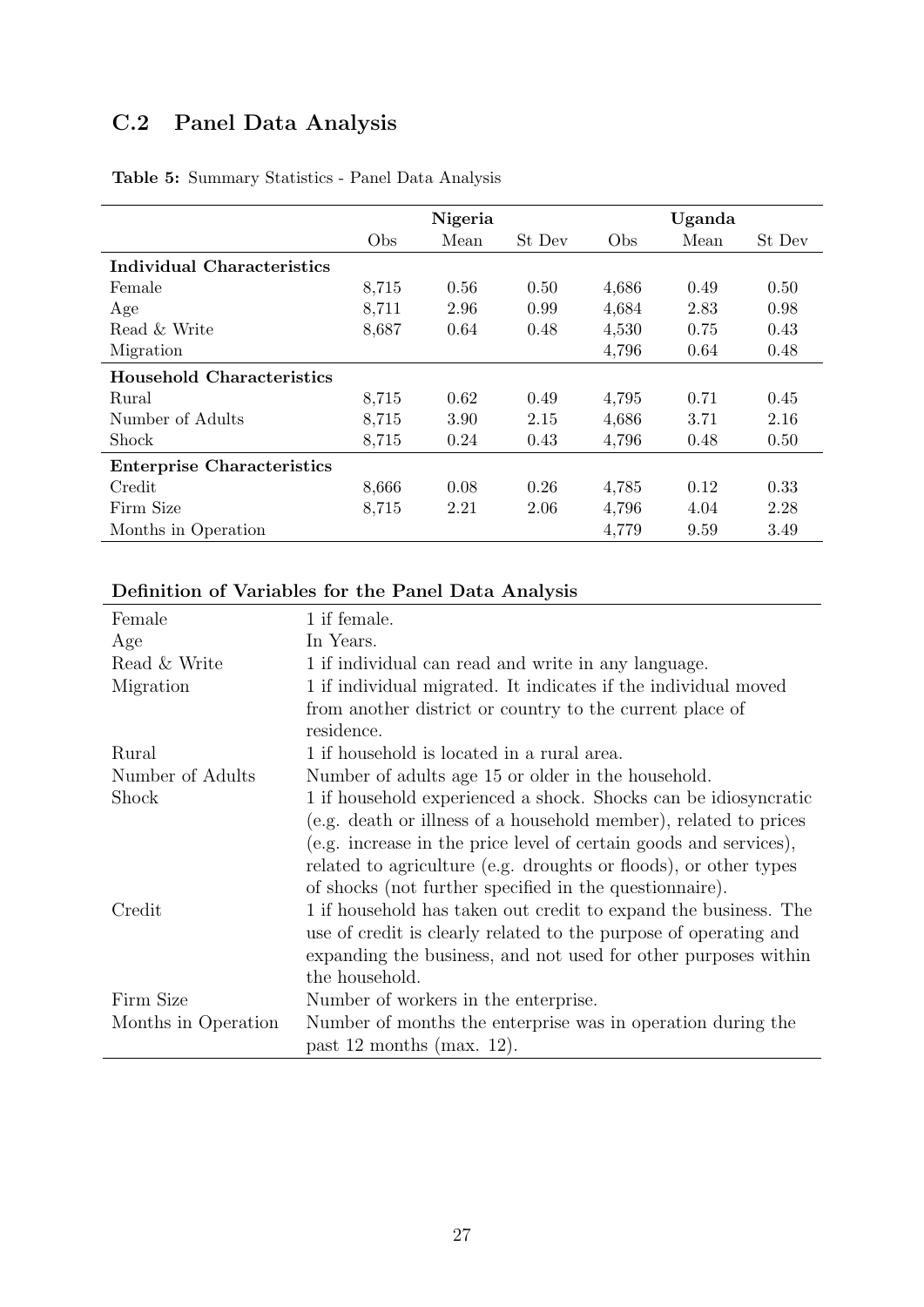## D Appendix: Regressions - Rural Samples

### <span id="page-30-1"></span>D.1 Heckman Selection Model

<span id="page-30-0"></span>

| Table 6: Heckman Selection Model - Rural |  |
|------------------------------------------|--|
|------------------------------------------|--|

|                      | Ethiopia    | Malawi      | Nigeria     | Uganda      |
|----------------------|-------------|-------------|-------------|-------------|
|                      | (1)         | (2)         | (3)         | (4)         |
| (ln) Productivity    |             |             |             |             |
| Female               | $-0.593***$ | $-0.614***$ | $-0.333***$ | $-0.137$    |
|                      | (0.15)      | (0.07)      | (0.07)      | (0.17)      |
| Age                  | 0.007       | $-0.003$    | $-0.004$    | $0.013**$   |
|                      | (0.01)      | (0.00)      | (0.00)      | (0.01)      |
| Read & Write         | $0.344**$   | $0.302***$  | $0.178**$   | $0.766***$  |
|                      | (0.16)      | (0.08)      | (0.08)      | (0.20)      |
| Credit               | $-0.005$    | $-0.227**$  |             |             |
|                      | (0.18)      | (0.09)      |             |             |
| Firm Size            | $-0.204**$  | $-0.021$    | $-0.179***$ | $-0.025$    |
|                      | (0.09)      | (0.03)      | (0.03)      | (0.04)      |
| Shock                | $-0.363**$  | $-0.488***$ | $-0.254***$ | $-0.405*$   |
|                      | (0.15)      | (0.09)      | (0.08)      | (0.22)      |
| Distance             | $-0.272$    | $0.510***$  | $-0.263$    | $-1.485***$ |
|                      | (0.32)      | (0.18)      | (0.18)      | (0.54)      |
| <b>NFE</b>           |             |             |             |             |
| Number of Adults     | $0.039*$    | $0.094***$  | $0.153***$  | $0.071***$  |
|                      | (0.02)      | (0.02)      | (0.02)      | (0.01)      |
| Female               | 0.106       | $-0.069$    | $-0.163**$  | $-0.047$    |
|                      | (0.09)      | (0.05)      | (0.08)      | (0.07)      |
| Age                  | $-0.011***$ | $-0.007***$ | $-0.005***$ | $-0.016***$ |
|                      | (0.00)      | (0.00)      | (0.00)      | (0.00)      |
| Read & Write         | $0.179**$   | $0.260***$  | $0.263***$  | 0.045       |
|                      | (0.08)      | (0.04)      | (0.06)      | (0.05)      |
| Credit               | $0.338***$  | $0.320***$  |             |             |
|                      | (0.08)      | (0.05)      |             |             |
| Shock                | 0.069       | $0.084**$   | $-0.047$    | 0.102       |
|                      | (0.07)      | (0.04)      | (0.06)      | (0.07)      |
| Distance             | $-0.373***$ | $-0.401***$ | $-0.124$    | 0.218       |
|                      | (0.14)      | (0.10)      | (0.14)      | (0.21)      |
| Agro-Ecological Zone | Yes         | Yes         | Yes         | Yes         |
| ${\rm N}$            | 3,376       | 10,146      | 3,891       | 1,940       |
| rho                  | $-0.277$    | $-0.554$    | $-0.494$    | $-0.916$    |
| sigma                | 1.577       | 1.407       | 1.423       | 2.897       |
| lambda               | $-0.437$    | $-0.780$    | $-0.703$    | $-2.655$    |
| Prob > chi2          | 0.149       | 0.000       | 0.000       | 0.000       |

Standard errors in parentheses; Household weights included; Clustered at the household level. \*  $p < 0.1$ , \*\*  $p < 0.05$ , \*\*\*  $p < 0.01$